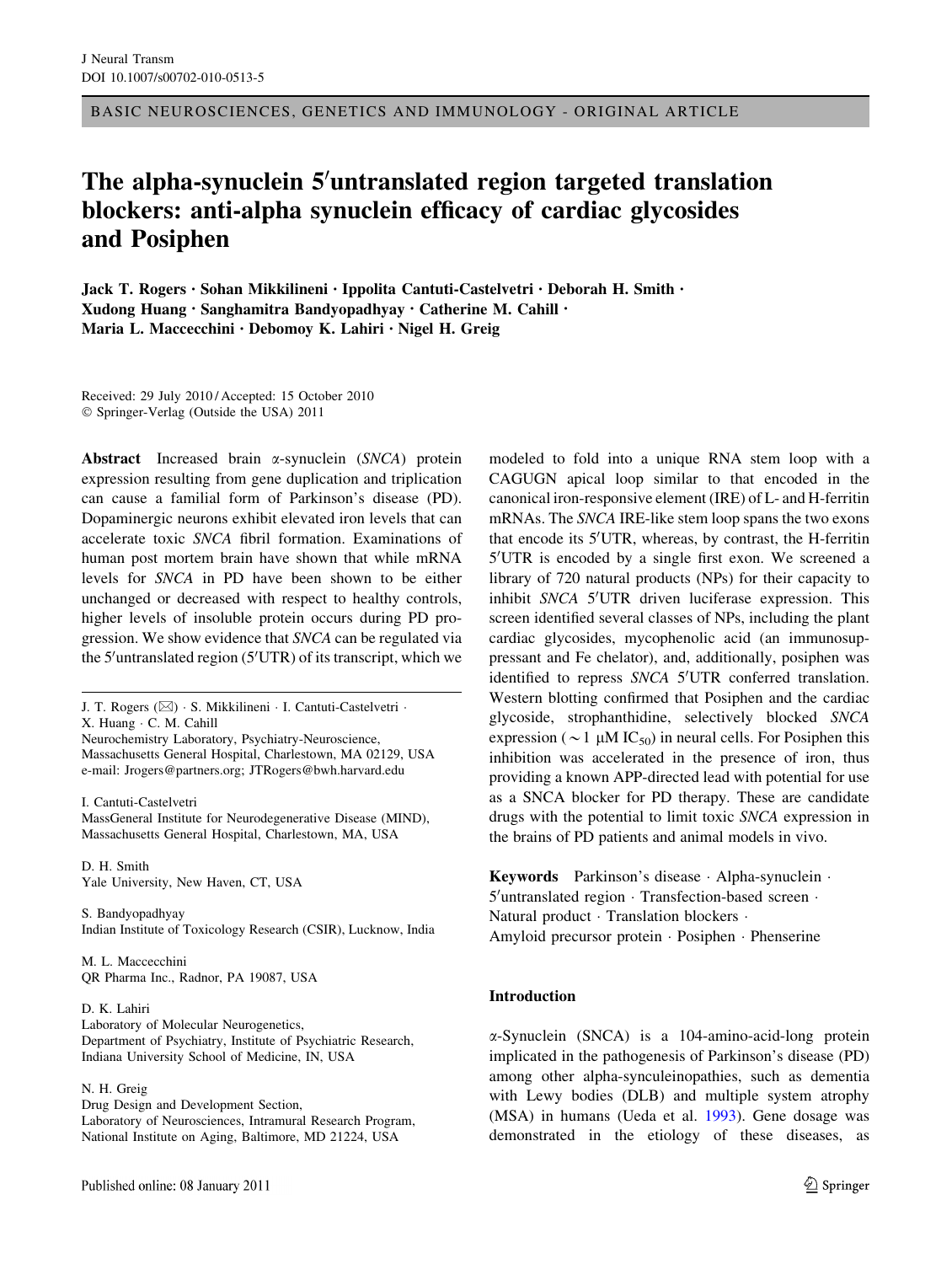duplication and triplication can cause inheritable forms of PD and DLB in rare families (Singleton et al. [2003\)](#page-13-0). In addition, conformational changes (Lashuel et al. [2002\)](#page-12-0) and oligomerization are also hypothesized to underlie alphasynucleinopathies, as known point mutations have been shown to accelerate aggregation in vitro to strongly increase the presence of the beta specific fibril-forming conformer that is toxic to dopaminergic neurons and other brain cells (Uversky [2007](#page-13-0)), in some cases by iron-associated pathways (Ostrerova-Golts et al. [2000](#page-13-0)). In these rare cases of familial PD several reports have thus far identified three sets of culprit point mutations such as A53T, A30P and E46K (Cabin et al. [2005\)](#page-11-0). These and other rare kindreds express altered or over-expressed SNCA that can cause a toxic gain of function and dopaminergic neural death.

Pathologically, SNCA-related disorders are characterized by the deposition of SNCA aggregates, Lewy Bodies and dystrophic neuritis (Kruger et al. [2000;](#page-12-0) Baba et al. [1998;](#page-11-0) Braak et al. [2003,](#page-11-0) [2006;](#page-11-0) Forno [1996;](#page-12-0) Irizarry et al. [1998\)](#page-12-0). In contrast, MSA is characterized by the presence of glial cytoplasmic inclusions (Banati et al. [1998](#page-11-0); Campbell et al. [2001\)](#page-11-0).

SNCA is a highly preserved protein (Uversky [2007\)](#page-13-0) normally found in presynaptic terminals (Goedert [2001](#page-12-0)). In Homo Sapiens there are three confirmed isoforms with the SNCA-140 being the most abundant (Uversky [2007\)](#page-13-0) (Fig. [1\)](#page-1-0). Most of the known mutations of SNCA accumulate at the N-terminus, which also harbors four imperfect repeats (KTKGV). Amino acids 61–96 constitute the so-called nonamyloid component (NAC) of the protein. This region predisposes SNCA to aggregation (Uversky [2007](#page-13-0)). The C-terminus harbors three of the four tyrosine residues present in SNCA. Truncations of the C-terminus promote aggregation (Li et al. [2005\)](#page-12-0). SNCA is a disordered protein with no structure that can quickly respond to changes in its environment (Uversky [2007\)](#page-13-0). As a natively unfolded protein, SNCA is very sensitive to its environment, and it can undergo a number of conformational switches in response to changes in environmental conditions (Uversky et al. [2001a\)](#page-13-0). The unfolded protein is normally found under physiological conditions in vivo and in vitro. A pre-molten globular state can be induced by changes in temperature and pH or after exposure to pesticides (Uversky et al. [2001b](#page-13-0)). Shifts from a random coil to alpha-helical structures are observed when SNCA is exposed to lipids and lipidic membranes (Perrin et al. [2000\)](#page-13-0). Shifts in temperature, presence of pro-oxidative conditions (Norris et al. [2003](#page-12-0); Souza et al. [2000](#page-13-0)) and transition metals and divalent cations can promote the formation of dimers and other polymeric forms of SNCA (Conway et al. [1998](#page-11-0); Lowe et al. [2004](#page-12-0); Yamin et al. [2003](#page-14-0)). Eventually, SNCA can form large, insoluble aggregates with two predominant morphologies: fibrillar and amorphous aggregates (Uversky et al. [2002\)](#page-13-0).



<span id="page-1-0"></span>Fig. 1 a alpha-synuclein (SNCA) sequence and domains. From *left* to right: the N terminus includes four imperfect repeats (blue boxes) 11-amino-acid long, and harbors three familial mutations associated with familial PD (red lines); the central portion is the non- $A\beta$ (amyloidogenic) component of SNCA (NAC), this region is involved in alpha-synuclein aggregation, the C-terminal domain, the most unstructured part of the protein harbors three of the four tyrosines

present in the sequence of alpha-synuclein. b Cortical neuron from a DLB patient stained for alpha-synuclein shows two prominent inclusions known as Lewy bodies (arrows). Lewy bodies can be associated with neuronal loss in the midbrain and other subortical nuclei in PD, while in DLB, Lewy bodies are present also in cortical regions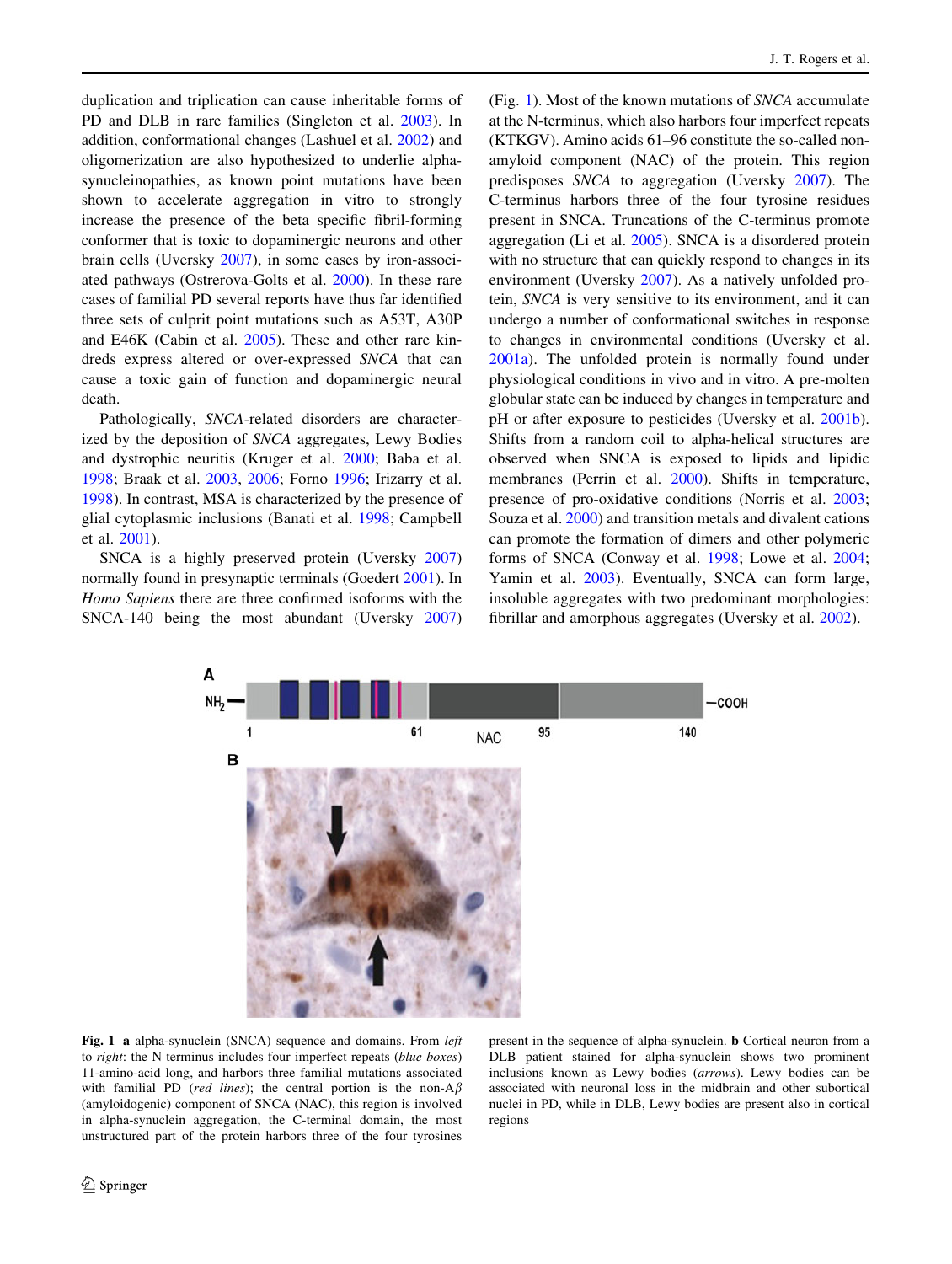Events associated with the inflammatory cascade, iron metabolism and translational control of gene expression have been associated with PD and Lewy body dementia (DLB). Disrupted signaling events such as occur in response to inflammatory cytokines, for example mutations to the signaling kinase LRRK-2, may activate inflammatory events in this neurodegenerative disease (Cahill and Rogers [2008;](#page-11-0) Taylor et al. [2006](#page-13-0)). Novel signaling pathways may additionally be relevant (Cahill et al. [2009\)](#page-11-0). Certainly, increased iron in the individual dopaminergic neurons of the substantia nigra has been shown to be closely associated with the pathogenesis of PD (Oakley et al. [2007](#page-12-0)). DLB brains exhibit lowered SNCA mRNA but have higher amounts of insoluble protein (Fig. [1\)](#page-1-0), suggesting mis-regulation of SNCA mRNA translation in addition to its clearance by chaperones (Cantuti-Castelvetri et al. [2005](#page-11-0)). In this regard, translational control of SNCA is governed, at least in part, by a uniquely configured iron-responsive element (IRE) in the 5'UTR of SNCA mRNA as discussed below (see Cahill et al. [\(2009](#page-11-0)) for the relevance of iron in PD).

# Iron-responsive element-dependent translational control of iron homeostasis: links to neurodegenerative disease genes

IREs are RNA stem loops that were first described in the untranslated regions (UTRs) of ferritin and transferrinreceptor mRNAs that are critical to iron homeostasis through their modulated interaction with the RNA binding proteins, iron-regulatory proteins (IRP) 1 and 2 (Rogers et al. [2008](#page-13-0)). In general, IRP2 has been reported to predominate over IRP1 when controlling IRE-dependent regulation of the iron homeostatic pathways for ferritin translation and transferrin receptor mRNA stability (Cho et al. [2010](#page-11-0); Wang et al. [2007\)](#page-13-0). However, the IRE stem loop encoded by the 5'UTR of the mRNAs for hypoxia inducible factor 2 alpha (Hif-2a) (Zimmer et al. [2008](#page-14-0)), ferroportin (IREG-1) (McKie et al. [2000\)](#page-12-0), the erythroid heme biosynthetic aminolevulinate synthase (eALAS) (Wingert et al. [2005](#page-14-0)) and mitochondrial aconitase (Goforth et al. [2010\)](#page-12-0) each bind more avidly to IRP1 than IRP2. Interestingly, the duodenal divalent metal ion transporter (DMT1) encodes a 3'UTR specific IRE stem loop immediately downstream from its stop codon and preferentially binds IRP1 to mediate iron-dependent message stability, an event that may be critical for setting rates of dietary iron uptake (Gunshin et al. [2001](#page-12-0)).

The Alzheimer-disease-specific amyloid precursor protein (APP) is up-regulated by iron influx, and it encodes a 5'UTR specific and fully functional IRE RNA stem loop (Cho et al. [2010;](#page-11-0) Rogers [2002](#page-13-0); Rogers et al. [2008](#page-13-0)). Similar to Hif-2 $\alpha$  (Zimmer et al. [2008\)](#page-14-0), IRP1 predominates to control expression of the copper/zinc metalloprotein APP at the level of message translation (Cho et al. [2010\)](#page-11-0). APP also appears to regulate iron homeostasis itself. Recently, APP, like astrocytic bound brain ceruloplasmin, was shown to be a potent ferroxidase via an active iron binding REXXE domain (Rogers [2002](#page-13-0)) and may thus represent a cofactor with ferroportin to export iron from neurons (Duce et al. [2010\)](#page-11-0) and across brain sub-compartments. In such a scenario, ferroportin may represent a key transporter of iron that has been assimilated across the brain endothelial lining cells. At this stage, the closely bound APP may, for example, directly load incoming iron into brain transferrin (made by oligodendrocytes) in addition to facilitating excess by iron export from neurons, in each case for safe storage of iron.

Similar to APP, SNCA appears to have a role in iron metabolism/homeostasis since this protein has been shown to track with heme biosynthetic genes in its expression profile and is at its highest abundance in developing reticulocytes (Scherzer et al. [2008\)](#page-13-0). Consistent with this finding, this report supports presence of the putative IRE encoded by the 5'UTR of the SNCA transcript (Cahill et al. [2009](#page-11-0); Friedlich et al. [2007;](#page-12-0) Olivares et al. [2009\)](#page-13-0) and demonstrates that FDA approved drugs, including iron chelator mycophenolic acid, can impact to limit SNCA 5'UTR directed translation in neural cell lines and also repress SNCA levels in an iron-dependent manner. These RNA-directed SNCA inhibitors represent a novel neuroprotective strategy for PD.

# RNA targeting as a therapeutic strategy to control neurodegenerative diseases

RNA-directed drugs have long been used in the treatment of infectious diseases, as epitomized by antibiotic macrolides and aminoglycosides (Porse et al. [1999\)](#page-13-0). These drugs are capable of controlling reporter gene expression in cell culture models (Thomas and Hergenrother [2008](#page-13-0); Werstuck and Green [1998](#page-13-0)). More recently, RNA-directed therapeutic strategies were employed to control viral gene expression (Hepatitis C) (Malina et al. [2005\)](#page-12-0), HIV (Hamy et al. [1997\)](#page-12-0) and ferritin gene expression (protection from Fe catalyzed oxidative stress) (Tibodeau et al. [2006](#page-13-0)). For example, the H-ferritin 5'UTR was successfully modulated with an IRE-specific RNA-targeting drug, yohimbine, to increase ferritin translation (Tibodeau et al. [2006](#page-13-0)).

The role of the APP 5'UTR has been well characterized, which encouraged us to undertake the present study of the SNCA gene (Cahill et al. [2009\)](#page-11-0). Notably, the presence of a 'CAGA box' within the 5'UTR mRNA of the APP gene unique to amyloid plaque forming species and absent in all APLP-1/2 genes has prompted us to utilize this unique region as a potential drug target (Cho et al. [2010](#page-11-0); Maloney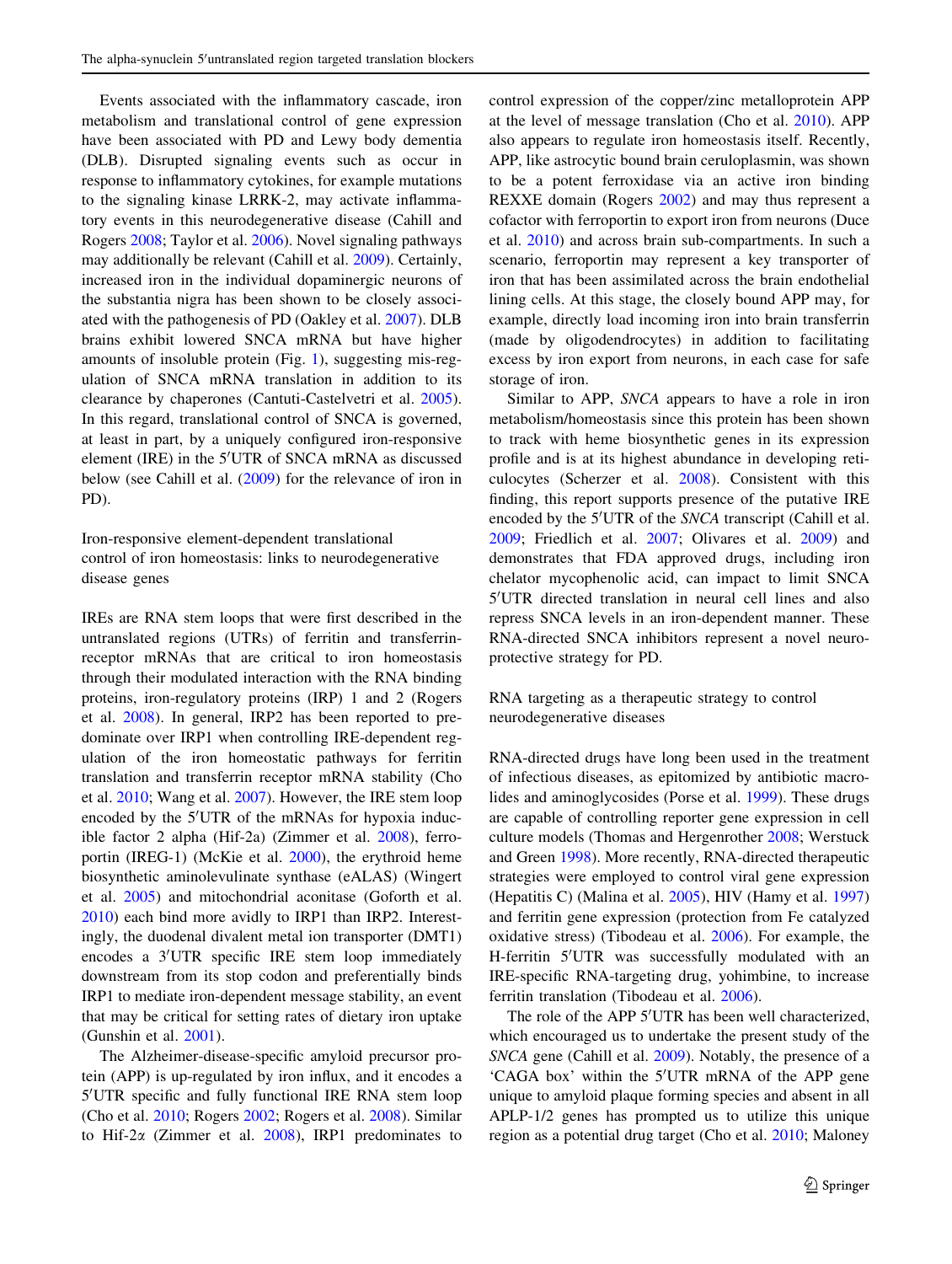et al. [2004;](#page-12-0) Lahiri et al. [2005](#page-12-0); Shaw et al. [2001\)](#page-13-0). The functional characterization of the APP 5'UTR and its role in cytokine-mediated APP gene expression has obvious implications in Alzheimer's disease (Lahiri et al. [2003](#page-12-0)), which led to the proposed concept of a "UTRosome" (Lahiri et al. [2005](#page-12-0); Rogers et al. [2008](#page-13-0)) as the seat of the gene's post-transcriptional control, the major focus of the present work.

In the case of endogenous neurodegenerative disease genes, we have applied RNA therapeutic strategies to identify drugs that limit the translation of the Alzheimer's APP mRNA (Rogers [2002\)](#page-13-0). This system provides an excellent precedent for the use of 5'UTR targeting strategies towards other major neurodegenerative diseases, in particular Parkinson's disease since our alignments revealed a 50% sequences similarity between the APP and SNCA 5'UTRs (Cahill et al. [2009](#page-11-0); Friedlich et al. [2007](#page-12-0)). Based on this, we predicted that there would be overlap in the spectrum of drugs that suppress APP mRNA translation through its 5'UTR with those that suppress SNCA translation. In this regard, we have previously demonstrated that the Alzheimer's disease anticholinesterase  $(-)$ -phenserine (Greig et al. [1995](#page-12-0), [2005;](#page-12-0) Winblad et al. [2010\)](#page-14-0) lowers APP translation via its 5'UTR and, thereby, reduces APP generation in neuronal cell cultures and the brains of animals in vivo (Shaw et al. [2001](#page-13-0); Venti et al. [2004;](#page-13-0) Lahiri et al. [2007a](#page-12-0), [b](#page-12-0)). This action is not cholinergically mediated as it is shared by its  $(+)$  enantiomeric form, in the experimental Alzheimer's disease drug, Posiphen. A recent phase 1 clinical trial in subjects with mild cognitive impairment demonstrated that Posiphen safely lowers APP levels in the cerebrospinal fluid and plasma of humans (Maccecchini et al. [2009](#page-12-0); Maccecchini [2010](#page-12-0)). Thus, Posiphen represents a current example of a safe inhibitor of APP translation that can thereby reduce the level of peptides derived from APP processing, such as amyloid- $\beta$  peptide (Shaw et al. [2001](#page-13-0); Lahiri et al. [2007a,](#page-12-0) [b\)](#page-12-0) and other potential toxic N- and C-terminal APP fragments (Maccecchini [2010\)](#page-12-0). It hence provides a lead compound to assess actions to lower SNCA translation.

Success with APP 5'UTR directed translation blockers prompted our current characterization of the SNCA 5'UTR and its usefulness as a drug target for identifying SNCA translation blockers. In this report, we describe a screen of a library of natural products (NPs) to which we added Posiphen and  $(-)$ -phenserine as likely leads to impact SNCA translational regulation based on our prior studies. We identified ten specific inhibitors of SNCA translation, including several glycosides, and determined that the cardiac glycoside, strophanthidine, together with Posiphen/ (-)-phenserine demonstrated similar high potencies to block SNCA translation and thereby lower its expression in two distinct neuroblastoma cell lines.

#### Materials and methods

### **Bioinformatics**

RNA sequences from the *SNCA* gene were located using the NCBI Gene search and the Ensembl database. Since the 5'UTRs were of primary interest, the coding regions were disregarded, apart from the initiating AUG. Thus, in order to study a balanced sequence, 25 nucleotides before the splice junction from the first exon were used to create 50 nucleotide RNA query sequences (mouse and rat had 52 nucleotide sequences due to insertions).

RNA sequences were aligned using the ClustalX2 graphical program to find evolutionary conservation between species. The AUG start region of the CDS was then used as a reference point to align the sequences, allowing a comparison of the sequences in both exons centered around the splice junction. Secondary structure folding of these RNA sequences was generated by the RNAFold webserver at the University of Vienna and was annotated using the RNAFold software package utilities. The RNAFold server provided the most probable RNA secondary structure for SNCA 5'UTR sequences based on minimum free energy calculations (Zuker [1989\)](#page-14-0).

The alignment homology was calculated by comparing a species RNA sequence against the H. sapiens sequence on each side of the splice junction. Only nucleotides that matched respective to the H. sapiens sequence were scored, and the percent homology was calculated by taking the score out of the total nucleotide positions on that side. The two results were then compared to better understand the difference in conservation on each side of the splice junction.

Transfection-based screen of SNCA 5'UTR specific inhibitors

A library of 720 NPs (Microsource Discovery Systems Inc., Gaylordsville, CT, USA) was screened at a concentration of  $2 \mu M$  in triplicate for inhibition of luciferase expression using (APP 5'UTR-Luc cells) and (SNCA-Luc cells). A compound was scored as a hit if all replicates gave  $>65\%$  inhibition in this assay, and as contradictory if at least one, but not all replicates gave  $>65\%$  inhibition.

In order to rule out compounds that reduced luciferase expression due to toxicity, the entire library was also screened in both cell lines for cell viability, using the Alamar blue assay (Invitrogen, Carlsbad, CA, USA) as the readout. Percent inhibition in the Alamar blue assay was calculated and compared with percent inhibition of luciferase activity. Compounds for which the difference was greater than 40%, and that scored as a hit in the APP 5'UTR-luciferase counter-screen luciferase assay, were further evaluated in a dose–response assay.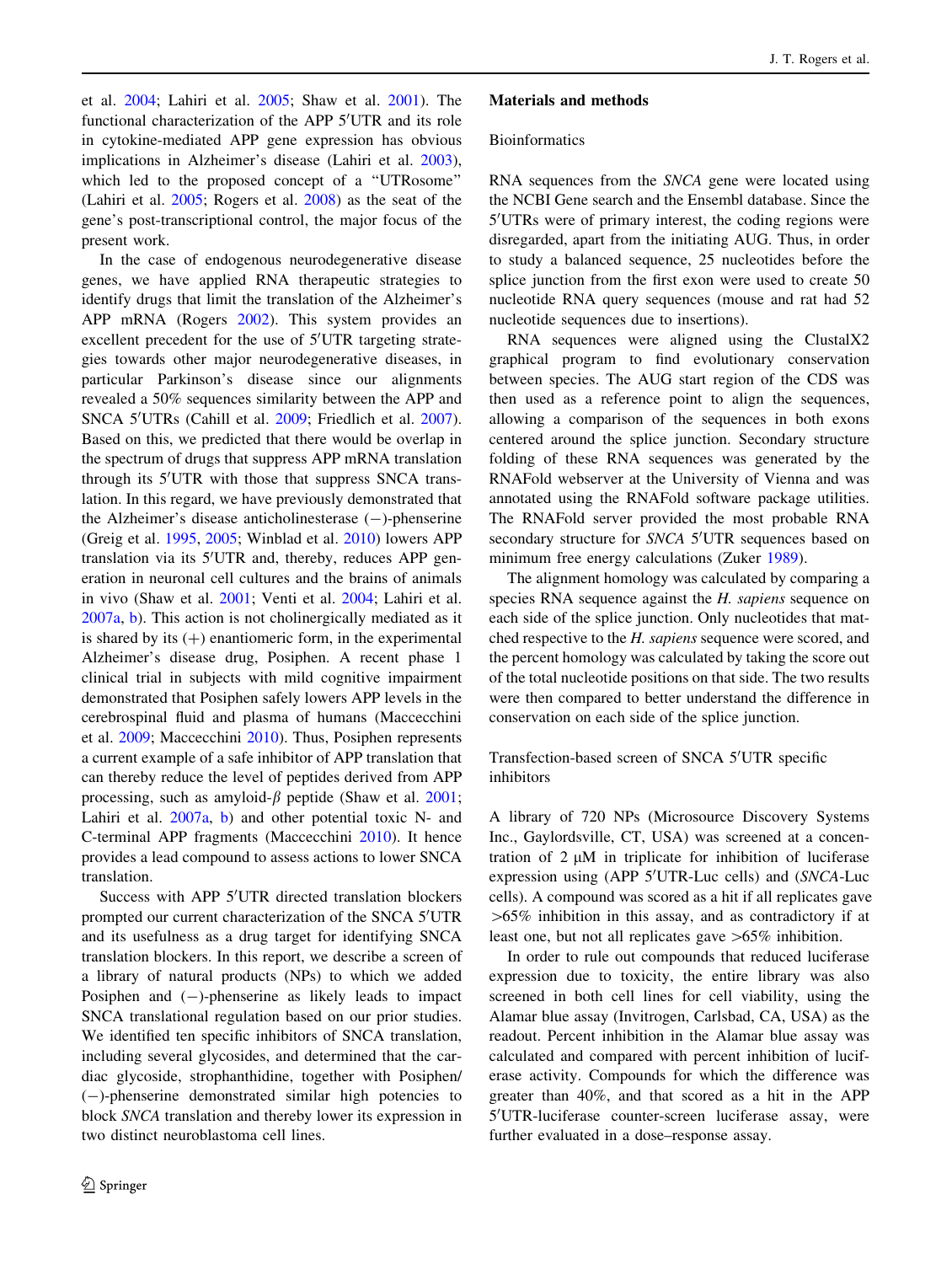#### Luciferase assay

Cells were plated at 2,000 cells/well (APP) or 4,000 cells/ well (SNCA) in a 384-well white flat-bottom plate (Greiner) in a volume of 50  $\mu$ l of media. Following overnight incubation, 50 nl of 2 mM compounds in DMSO was added using a VPN Pintool. Cells were returned to the incubator for 48 h and were then assayed for luciferase activity as follows. Plates were allowed to equilibrate to room temperature. After addition of 25 µl Steady-Glo reagent (Promega, San Luis Obispo, CA, USA), plates were vortexed for 30 s, and 35 min later luminescence was read on an Infinite F2000 plate reader (Tecan, Durham, NC, USA).

#### Western blot assay

Human H4 neuroglioblastoma and SH-SY5Y and SKNSH neuroblastoma cells were cultured in Dulbecco,s modified essential medium (Invitrogen) supplemented with 10% FBS (Invitrogen) and penicillin/streptomycin (Bio-Whittaker, Walkerville, MD, USA). Cells were exposed to strophanthidine or gitoxigenin at the concentrations indicated and subjected to Western blot analysis as described for Posiphen (legend to Fig. [4](#page-8-0)b). Cells were exposed to concentrations of Posiphen, as indicated, in the presence and absence of 50  $\mu$ M iron and ferric ammonium citrate  $(0,$ 0.1, 1, 5, 10 micromolar) for 48 h. Cytoplasmic protein lysates were prepared by homogenizing the cells in midRIPA buffer (25 mM Tris pH 7.4, 1% NP40, 0.5% sodium deoxycholate, 15 mM NaCl, protease inhibitors, RNase inhibitor and 10  $\mu$ M DTT). Western blotting for SNCA was performed using mouse monoclonal anti-SNCA (BD Transduction Laboratories, Lexington, KY, USA), and anti- $\beta$ -actin (Chemicon, Rosemont, IL, USA). The blots were developed using chemiluminescence (Pierce, Rockford, IL, USA), visualized with a PhosphoImager (BioRad, Hercules, CA, USA), and the bands were quantified using QuantityOne software (BioRad).

## Results

The SNCA 5'UTR is encoded by two exons, as illustrated in Fig. [1](#page-1-0)a. We bioinformatically determined the evolutionary conservation of the SNCA 5'UTR across these two exons. Utilizing the SNCA 5'UTR sequence as a drug target, we then performed a screen of 720 NPs together with Posiphen and  $(-)$ -phenserine to identify translation blockers. From the identified lead compounds, we then evaluated the potency of three lead glycosides and mycophenolic acid as bonafide SNCA translation blockers by use of dose-responsive luciferase assays and Western blotting measurements. Finally, we evaluated the ironEvolutionary characterization of a putative IRE RNA stem loop centered on the single splice junction in the human SNCA mRNA 5'UTR

Using human, chimpanzee, bovine, mouse, rat, dog and chicken 5'UTR sequences deposited in the NCBI database, we confirmed the presence of the exon-1/exon-2 splice junction located 25–28 nucleotides upstream of the start AUG, not only in human and non-human primates, but also in other mammals such as mice (Mus musculus), rats (Rattus norvegicus) cattle (Bovus taurus) and dog (Canis lupus familiaris) (marked in red highlights in Fig. [2](#page-5-0)b). In humans and chimpanzee, the splice site was found to be 25 bases upstream of the AUG; in rats the splice site is 26 bases upstream of the AUG (single uridine insertion) whereas in mice the SNCA specific AG/UG splice junction is 28 residues upstream of the start codon  $(5'AUU3')$  insertion).

The layout of the  $5'UTR$  of the  $H.$  sapiens SNCA transcript was previously reviewed (Olivares et al. [2009](#page-13-0)). In Fig. [2a](#page-5-0) of this report the basic features of the SNCA 5'UTR are highlighted, most notably the IRE-specific CAGUGN motif resides at the apex of a predicted hairpin loop, which is also the splice junction within this UTR. In summary, the SNCA mRNA has two exons in the 5'UTR and the splice junction interestingly lies in the very center of the CAGUGN motif. Thus, the splice junctions were key criteria used in evaluating homology between SNCA RNA in different species, as shown in Fig. [2b](#page-5-0).

The alignment of the SNCA sequence of these species was conducted with the ClustalX2 program, and we observed and highlighted a clear difference in evolutionary conservation between exon-1 and exon-2 around the splice junction (see the homology Table in Fig. [2](#page-5-0)c). Across the vertebrate species shown, the sequence of the SNCA exon-2 is much more conserved than the sequence in exon-1 preceding the splice junction.

The primates (H. sapiens and Pan troglodytes) showed complete conservation within the entire SNCA 5'UTR sequence of the selected RNA regions (100% homology for both exon 1 and exon 2). Bos taurus and Canis lupus familiaris also showed high level ( $\sim$ 96 and 92%, respectively) of conservation skewed towards exon 2, compared with a limited (46 and 42%) homology within the human exon 1 sequences (see the homology Table in Fig. [2](#page-5-0)). However, M. musculus and R. norvegicus each demonstrated stronger evolutionary divergence from H. sapiens in the overall sequence, such that exon 2 retained greater homology (i.e., 65% homology between exon 2 of the mouse and human SNCA 5'UTRs but only 42% homology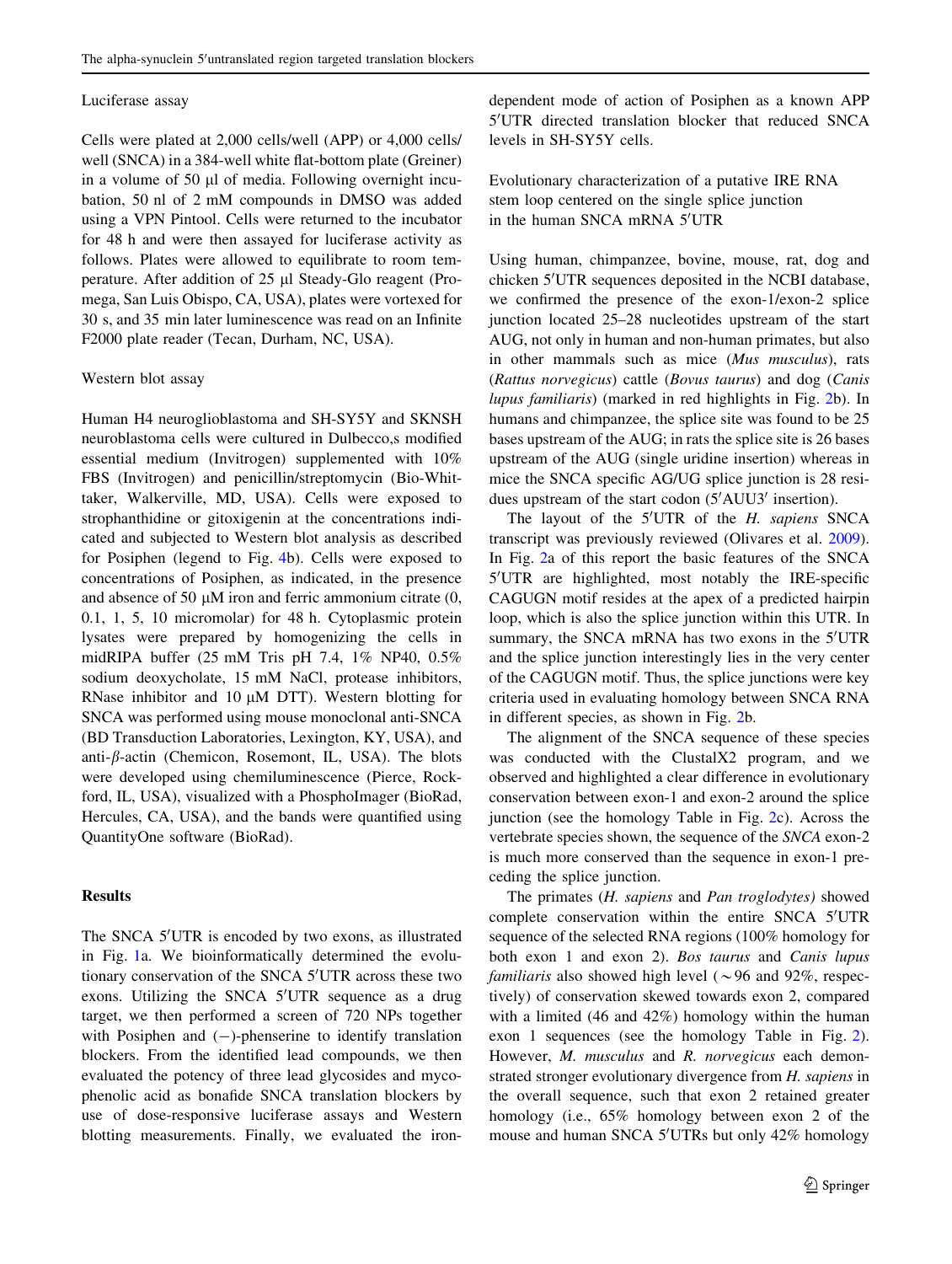

|  | - - CGGCGGCGGUGGCGGCGCGGGCAGAGCAAGGACGCGGCGGAUCCCACUCGCACUC |
|--|-------------------------------------------------------------|
|  |                                                             |

C Quantified Homologies Across the Splice Junction

| Quantified Homology against Homo sapiens |      |                       |  |  |
|------------------------------------------|------|-----------------------|--|--|
| <b>Species</b>                           |      | Exon 1 (%) Exon 2 (%) |  |  |
| Pan troglodytes                          | 100  | 100                   |  |  |
| Mus musculus                             | 42.3 | 61.5                  |  |  |
| Rattus norvegicus                        | 23.1 | 65.4                  |  |  |
| <b>Bos taurus</b>                        | 46.2 | 96.2                  |  |  |
| Canis lupus familiaris                   | 42.3 | 92.3                  |  |  |
| Gallus gallus                            | 34.6 | 69.2                  |  |  |

APP

Fig. 2 An RNA stem loop is predicted within the 5'untranslated region (5'UTR) of the Parkinson's disease alpha-synuclein (SNCA) transcript that is homologous to the iron-responsive element (IRE) in H-ferritin mRNA. a The SNCA 5'UTR is encoded by exon-1 and exon-2 of the SNCA gene, which can be alternatively spliced to generate either a shorter exon-1/-2 transcript (Xia et al. [2001](#page-14-0)). **b** Evolutionary alignment of the SNCA 5'UTR relative to the human sequence and the CAGUGN loop/splice site sequences (Friedlich et al. [2007](#page-12-0)). c Quantified homology across the SNCA splice junction. d A SNCA 5'UTR stem loop was predicted by the RNA/FOLD computer program  $(\Delta G = 53 \text{ kcal/mol})$ . This SNCA stem loop

between exon 1 for the human and mouse SNCA 5'UTRs). Both species had two nucleotide insertions and extended similarities in the exon-2 sequence (expected due to the related nature of the two species). Gallus gallus was found to be the most distantly related to H. sapiens, with least conservation at the splice junction site and in exon-2, as tabulated in Fig. [2](#page-5-0)c.

<span id="page-5-0"></span>The 5'UTRs of the SNCA transcript in humans and in non-human primates were predicted to fold into RNA stem

resembles the classical IRE RNA stem loop (5'CAGUGN3' loop motif) that controls iron-dependent L- and H-ferritin translation and transferrin receptor (TfR) mRNA stability. Stem loops from the 5'UTRs of several species were predicted to be folded, as described in the materials and methods section, and the pseudotriloop AGU is depicted in red lettering at the apex of the H-ferritin IRE (Goforth et al. [2010](#page-12-0)) where the analogous AGA from the APP IRE is depicted (Cho et al. [2010](#page-11-0)). The human SNCA exhibited an AGU triloop whereas in lower vertebrates AGU was located in the stem regions of these transcripts. e Arrangement of splice sites and 5'UTR structures in the SNCA, SNCB, SNCG mRNA

loops with an apex sequence that is related to the canonical ferritin L- and H-chain IREs (Fig. [2d](#page-5-0)). This incorporates an apical CAGUGN motif (Fig. [2](#page-5-0)d). Indeed, the prediction for the secondary structure of the SNCA 5'UTR has been refined to demonstrate a RNA stem loop that can fold to the same AGU psuedotriloop observed at the apex of the H-ferritin IREs (Goforth et al. [2010\)](#page-12-0). This is related to a recently reported AGA tri-loop that we showed was significant for iron-dependent binding of IRP1 to APP IRE sequences as a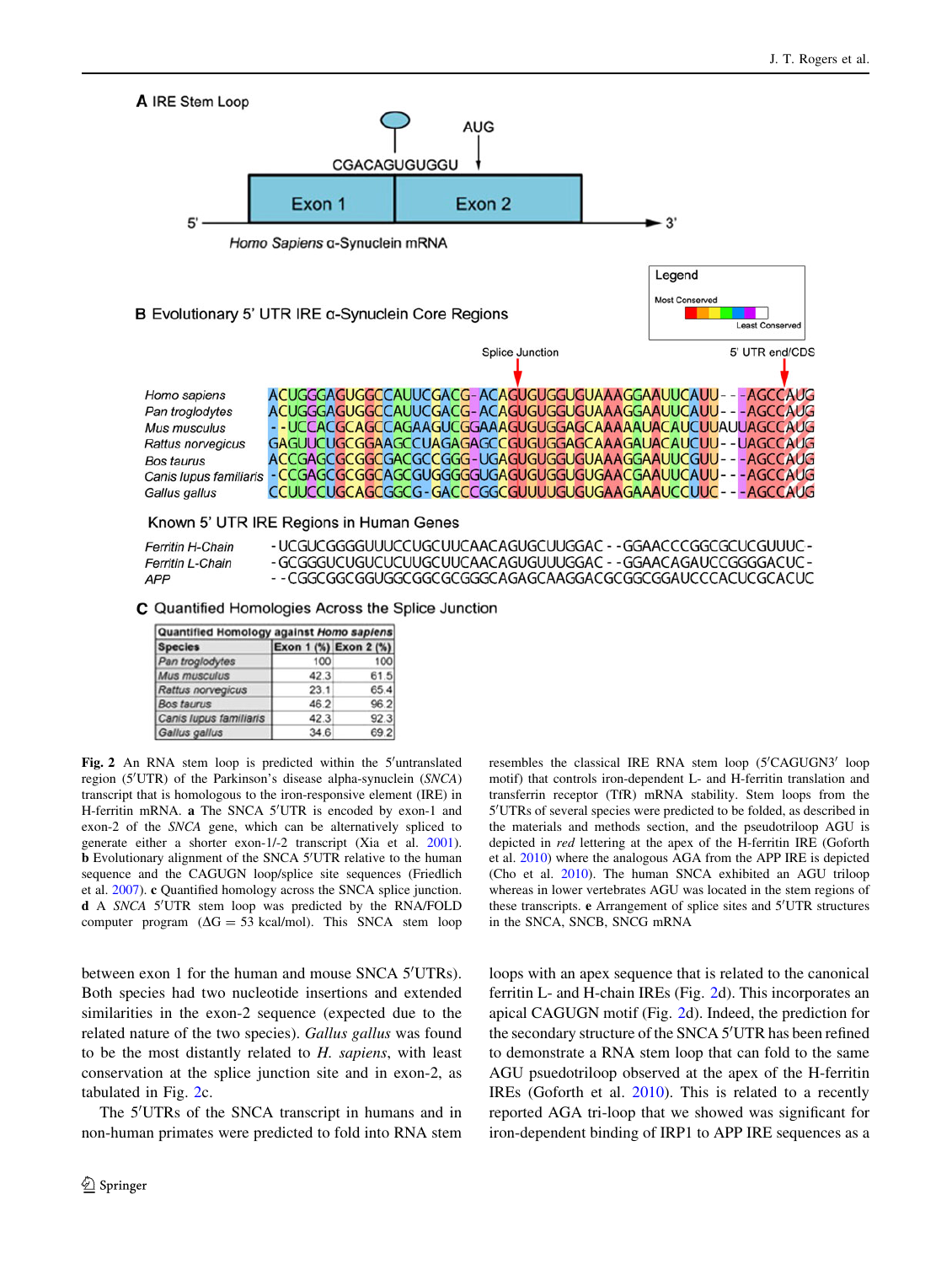

Fig. 2 continued

means to control APP expression (Cho et al. [2010\)](#page-11-0). In sum, L- and H-Ferritin IREs encode an AGU triloop sequence at the apex of their hairpin loops, similar to the RNA structure of the 5'UTRs of human and chimpanzee SNCA transcripts (Fig. [2](#page-5-0)d). We observed that the central ''AGU'' motifs from mouse, bovine and canine SNCA mRNA sources were predicted to be within the stem, not apex of their 5'UTR specific RNA stem loops. This motif was a CGU tri-nucleotide in the case of the rat and chicken genes.

One of the key features of the SNCA 5'UTR was the splice junction that overlapped with the CAGUGN motif that is trypical of IREs (Xia et al. [2001](#page-14-0)). In contrast, the  $\gamma$ - and  $\beta$ -homologs of SNCA encoded dissimilar 5'UTRs as shown in Fig. [2](#page-5-0)e. First,  $\beta$ -synuclein has two splice junctions in its 5'UTR, at 9 nucleotides and 166 nucleotides from the AUG. Second, the entire 5' UTR of  $\gamma$ -synuclein is encoded by a single exon; the first splice junction actually appears 122 nucleotides into the coding sequence. This lack of homology is consistent with our rationale for the use of the uniquely folded SNCA IRE as a drug target. Any specific inhibitor would be preferred to not reduce  $\beta$ - and  $\gamma$ -synuclein levels and, thereby, allow them to maintain their compensatory genetic function.

SNCA translation blockers screened from a library of natural products

To identify SNCA 5'UTR directed translation blockers of SNCA expression in H4 neuroblastoma cells, we employed a transfection-based screen similar to that used to identify several APP 5'UTR directed modulators (Bandyopadhyay et al. [2006b](#page-11-0)) (Fig. [3](#page-7-0)). Specifically, derived from our library screen, Table [1](#page-7-0) summarizes the best ten candidate drugs identified as SNCA mRNA translation blockers. Compounds were screened in triplicate for inhibition of luciferase expression using SNCA 5UTR cells as the primary screening target, and APP 5'UTR cells were employed in the parallel counter-screen.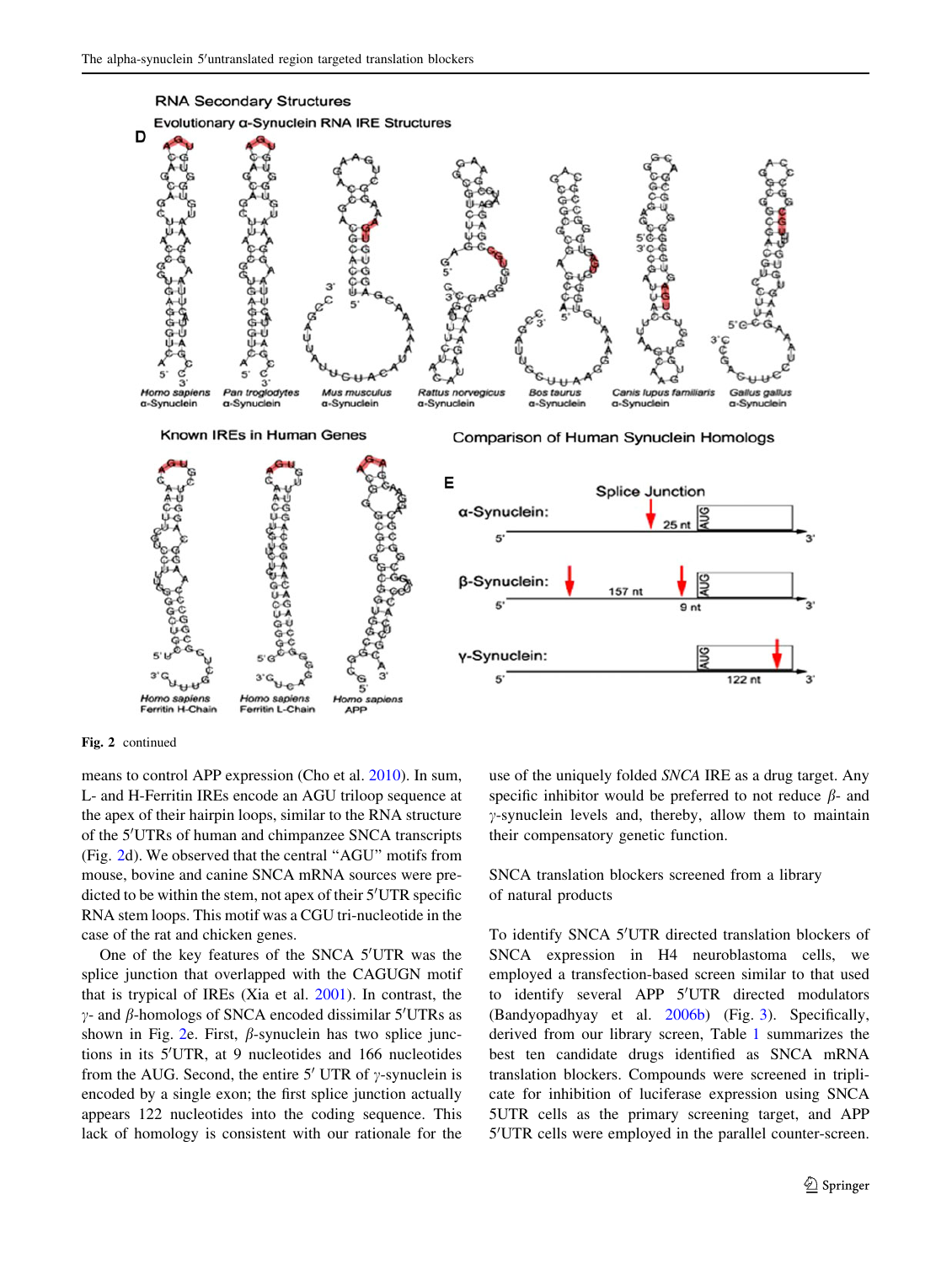

Fig. 3 Dicistronic construct designed to screen small molecule inhibitors of SNCA translation: Left panel the unique RNA stemloop target in the 5'UTR of the transcript for SNCA (RNA predicted by MULTIFOLD (Cahill and Rogers [2008;](#page-11-0) Friedlich et al. [2007;](#page-12-0) Olivares et al. [2009;](#page-13-0) Zuker [1989\)](#page-14-0). Right panel transfection-based screen with our dicistronic pIRES(SNCA) construct to identify SNCA 5'UTR directed inhibitors of luciferase reporter translation, but which selectively maintain GFP translation from the downstream IRES RNA

structure. This RNA targeting technology has already identified translation inhibitors of APP mRNA (as a precedent for AD therapy (Rogers et al. [2002b](#page-13-0); Bandyopadhyay et al. [2006b](#page-11-0)). Chemical structures of HTS inhibitors of the APP 5'UTR can be downloaded from PUBCHEM at the NCBI website as AID: 1285; we are now also screening for SNCA 5'UTR directed translation blockers (Broad Inst. Cambridge, MA, USA)

Table 1 Alpha synuclein translation blockers; Tabulated results of top ten alpha-synuclein 5'UTR directed hits

| Natural product   | $%$ inhibition<br>$(2 \mu M)$ | Toxicity $(\% )$<br>(Alamar blue)/ $(2 \mu M)$ | Class/source/citation                                                                                                    |  |
|-------------------|-------------------------------|------------------------------------------------|--------------------------------------------------------------------------------------------------------------------------|--|
| Digoxin           | 100                           | 40                                             | Glycoside                                                                                                                |  |
| Strophantidine    | 100                           | 35                                             | Glycoside                                                                                                                |  |
| Sarmentogenin     | 100                           | 10                                             | Strophanthus sarmentosis                                                                                                 |  |
| Mycophenolic acid | 80                            | 50                                             | Immunosuppressant/Fe chelator (Mudge et al. 2004)                                                                        |  |
| Kinetine riboside | 40                            | Non toxic                                      | Glyoside                                                                                                                 |  |
| Harmine           | 60                            | 10                                             | PD drug/Peganium harmala                                                                                                 |  |
| Kinetine Riboside | 40                            | Non toxic                                      | Anti cancer                                                                                                              |  |
| Helenine          | 12                            | Non toxic                                      | Natural product                                                                                                          |  |
| Posiphen          | 80                            | $10\%$                                         | Experimental Alzheimer drug, amyloid precursor protein<br>synthesis inhibitor (Shaw et al. 2001; Lahiri et al. 2007a, b) |  |
| Phenserine (PS)   | 50                            | 10                                             | Alzheimer experimental drug, anticholinesterase<br>(Greig et al. $2005$ ; Winblad et al. $2010$ )                        |  |

<span id="page-7-0"></span>Ten NPs were listed as SNCA 5'UTR directed inhibitors by the criterion that these had <20% inhibitory effect on APP 5'UTR directed translation (counter-screen). Included for further study were all replicates that gave >65% inhibition in this assay, and as contradictory if at least one, but not all replicates gave >65%. The first four of these compounds adhered to the selectivity criterion for which the difference between SNCA and APP 5'UTR inhibition was >40%. Since these were NPs of clinical interest they were evaluated in a dose–response assay and by western blot (as for the APP and SNCA 5'UTR blocker Posiphen)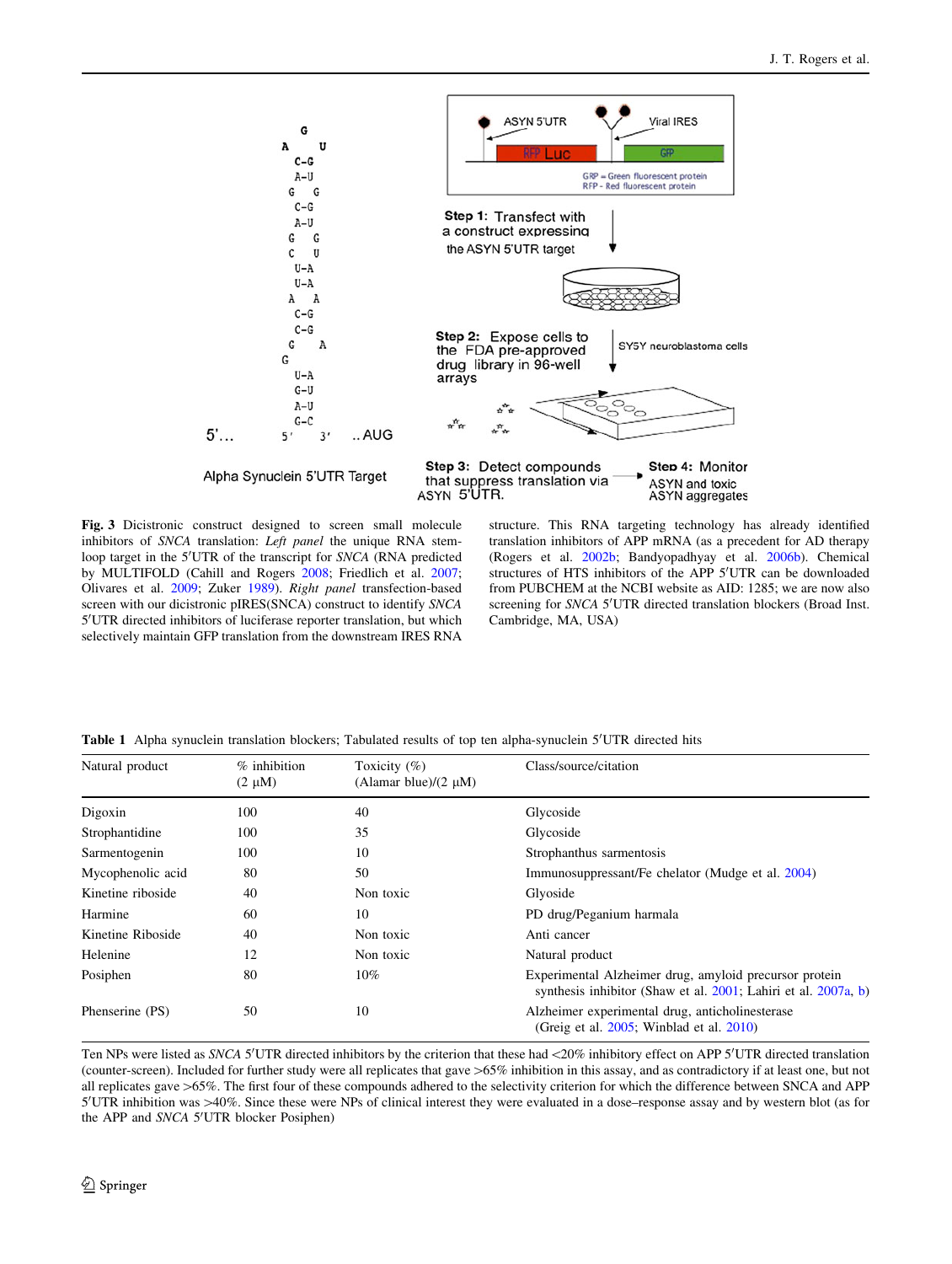Fig. 4 Strophanthidine as the confirmed top SNCA translation blocker in three separate neural cell lines. a H4 cells stably transfected with the H4-2a construct in which SNCA 5'UTR drives the translation of a luciferase reporter gene. These cells were treated at incrementally increasing concentrations of the SNCA 5'UTR inhibitor hits (0, 0.08, 0.16, 0.31, 0.63, 1.25, 2.5, 5, 10  $\mu$ M), and were monitored for luciferase activity and cell viability by Alamar blue staining (48 h). All leads exerted no inhibition when counter-screened in control cell lines expressing the ''empty'' luciferase vector pGL3. Conclusion: Of 17 hit SNCA 5'UTR directed NP translation inhibitors\*, four NPs, the cardiac glycosides strophanthidine, digoxigenin, sarmentogenin plus mycophenolic-acetate, exhibited IC<sub>50</sub>s at  $\lt$ 5  $\mu$ M in dose– response (without toxicity at initial SNCA inhibitory concentrations). b Western blots confirmed strophanthidine reduced SNCA expression in SK-N-SN/SH-SY5Y cells (see middle band,  $IC_{50}$  <1 µM). Confirming specificity to SNCA, strophanthidine maintained  $\beta$ -actin and H-ferritin levels (IRE encoding mRNA). In contrast, the gitoxigenin hit exerted only a minor inhibition of SNCA levels



A compound was scored as a hit if all replicates gave  $>65\%$  inhibition in this assay, and as contradictory if at least one, but not all replicates gave  $>65\%$  inhibition. The cutoff for specificity was less than 20% inhibitory effect on APP 5'UTR directed translation.

<span id="page-8-0"></span>Interestingly, one hit was the drug, harmine, which is already in use for the treatment of PD. It induced a 60% inhibition of SNCA translation coupled with low toxicity (10%). Harmine is a reversible inhibitor of monoamine oxidase and is a fluorescent harmala analog. Kinetine riboside inhibited SNCA translation by 45% and proved not to be toxic (less than 10%). It has been reported to possess anticancer activity in a number of human, mouse and plant tumor cell lines (Griffaut et al. [2004\)](#page-12-0) and had only a modest inhibitory effect of APP translation (10%).

We conducted dose response experiments with four SNCA 5'UTR inhibitors: the glycosides, sarmentogenin, strophanthidine and gitoxigenin acetate and the immunosuppressant mycophenolic acid (Fig. [4a](#page-8-0)). The three gylcosides all significantly reduced SNCA 5'UTR activity  $(IC_{50} \sim 0.08 \mu M)$ , and mycophenolic acid exhibited similar inhibition, although this declined at higher concentrations. In a concurrent Alamar blue assay to assess drug-induced toxicity, mycophenolic acid proved 25%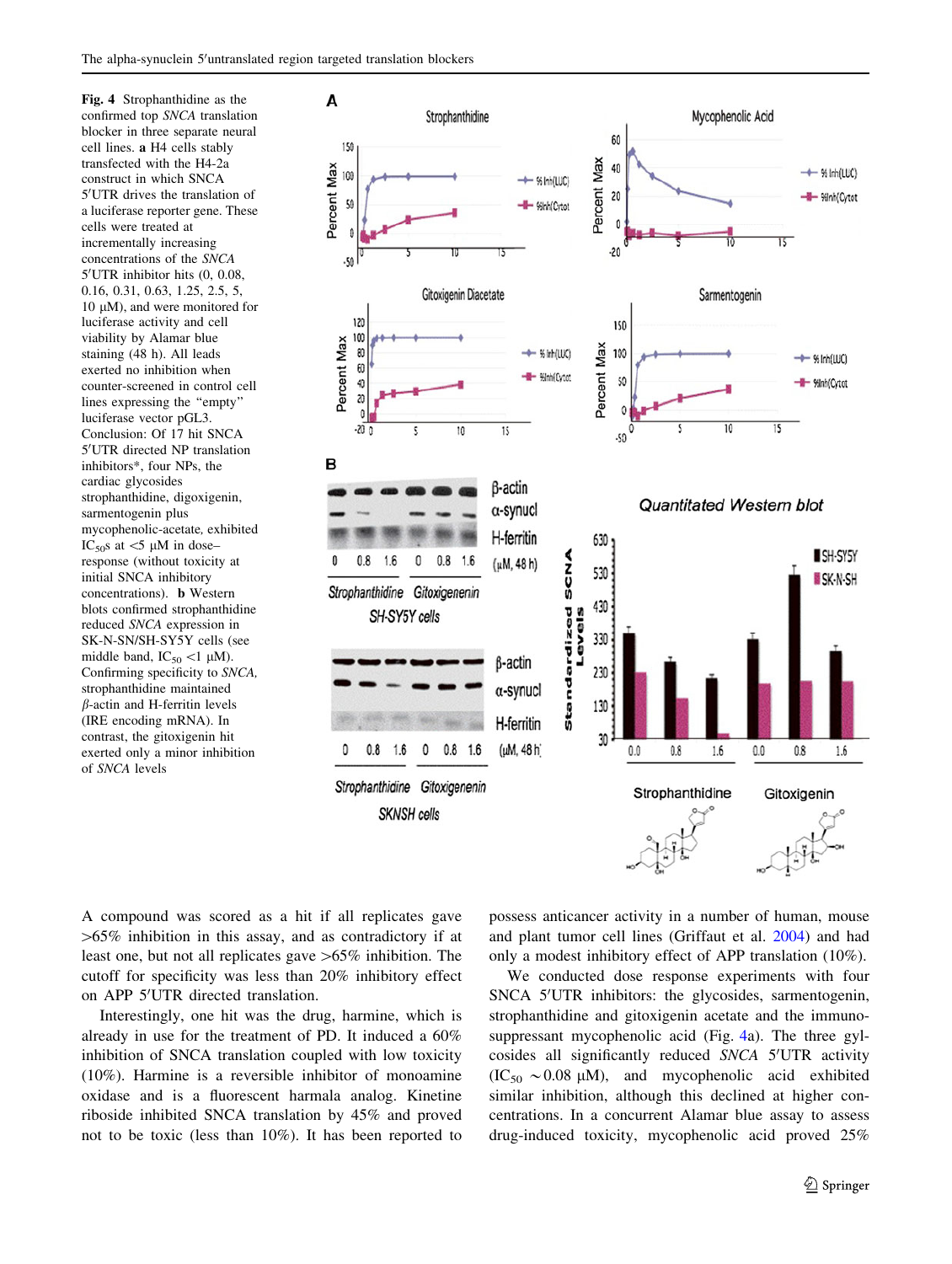

Fig. 5 Posiphen decreased SNCA levels dose-dependently in dopaminergic SH-SY5Y cells, as was reported for APP: The 5'UTRs of both APP and SNCA share 50% homology with the IRE H-ferritin mRNA (Friedlich et al. [2007\)](#page-12-0). SH-SY5Y cells were treated with concentrations ranging from 0 to 10  $\mu$ M phenserine and Posiphen for 48 h. Harvested cell lysates were prepared [see (Bandyopadhyay et al. [2006a\)](#page-11-0)]. Quantitative Western blotting established the anti-SNCA efficacy of Posiphen and phenserine (IC-50  $<$  5 M); after standardization for  $\beta$ -actin [Densitometry of multiple lanes  $(n = 8)$  by ImageQuant]. Cell viability was unaffected [measured by standardized ATP levels/cell (Tm, Cell-Titer-glo<sup>TM</sup>, Promega, Inc.)]

more toxic to H4 cells than the three glycosides  $(n = 3)$ , as was the case in SH-SY5Y cells (not shown).

To define whether translation inhibition determined in the luciferase assay translated to lowered protein expression, specific compounds were screened by Western blot analyses. Strophanthidine proved to be one of the three glycosidic SNCA 5'UTR directed translation blockers that likewise reduced SNCA protein expression (Fig. [4](#page-8-0)b). In SK-N-SH cells, strophanthidine almost completely repressed SNCA expression at 1.6  $\mu$ M, and possessed an IC<sub>50</sub> of  $0.8 \mu M$ . In SH-SY5Y cells SNCA levels were reduced substantially but to a lesser extent, approaching 50% at  $1.6 \mu M$  strophanithidine. We observed no change to the steady-state levels of either ferritin or  $\beta$ -actin in these experiments  $(n = 4)$ . Hence, by this criterion, strophanthidine proved to be a selective SNCA translation blocker in two distinct neuroblastoma cells lines (Fig. [4](#page-8-0)b). To illustrate the importance of the secondary Western blot screen, another SNCA 5'UTR inhibitor lead, gitoxigenin, did not alter SNCA protein expression in either SK-N-SH or SH-SY5Y cells, in which 0.8 and 1.6 mM gitoxigenin was without affect (Fig. [4](#page-8-0)b).

Posiphen inhibition of neural SNCA expression is accelerated by cellular iron

<span id="page-9-0"></span>Based on the 50% sequence similarity between the APP and SNCA 5'UTRs (Fig. [2](#page-5-0)), we predicted that drugs that would suppress APP mRNA translation via its 5'UTR may usefully impact SNCA mRNA translation, and utilized the Alzheimer experimental drugs Posiphen and  $(-)$ -phenserine to explore this. Both agents demonstrated activity in the primary screen to lower SNCA translation in the luciferase H4 cell screen and, likewise, lowered SNCA expression in SK-N-SH cells (not shown). Interestingly and as illustrated

with Posiphen in Fig. [5](#page-9-0), not only was SNCA expression in SH-SY5Y neural cells suppressed, but the potency with which this occurred increased in the presence of iron, which is known to be elevated in PD brain (Olivares et al. [2009](#page-13-0)). In this representative experiment, Posiphen inhibited  $SNCA$  with the same potency as  $(-)$ -phenserine  $IC_{50} > 5 \mu M$  (not shown); however, in the presence of iron, Posiphen lowered SNCA expression with an IC<sub>50</sub> <1  $\mu$ M (Fig. [5\)](#page-9-0).

# **Discussion**

Protein–RNA interactions have been successfully targeted by small drug-like molecules. As a recent example, the natural alkaloid yohimbine increased the endogenous expression of iron storage protein ferritin by 40% in a cell-free expression system (rabbit reticulocyte lysate) by activating the IRE RNA stem loop in the 5'UTR of its transcript (Tibodeau et al. [2006](#page-13-0)). Such RNA protein types of interactions are critically important to support the continuous endogenous regulation of protein levels in cells to allow them to maintain and optimize their function with changes in activity and environment. Pharmacological interventions in this process have been sought to prevent viral infections (Howe et al. [2004\)](#page-12-0). We recently provided proof-of-concept that it is possible to reduce APP mRNA translation and in vivo amyloidosis through the use of FDA pre-approved translation blockers that target the APP 5'UTR (Payton et al. [2003](#page-13-0); Tucker et al. [2006;](#page-13-0) Rogers et al. [2002a,](#page-13-0) [b](#page-13-0)) as well as by the experimental Alzheimer drugs, Posiphen and  $(-)$ -phenserine (Shaw et al. [2001](#page-13-0); Venti et al. [2004](#page-13-0); Lahiri et al. [2007a](#page-12-0), [b](#page-12-0)).

Given the direct association between SNCA and PD, we sought to discover novel drugs to reduce SNCA translation by targeting its 5'UTR stem-loop. If successful, this approach would provide small molecule probes to elucidate the mechanism of SNCA translation as well as provide a new therapeutic strategy for treating PD. To achieve this goal, we initially defined conserved sequence elements within the SNCA 5'UTR in order to predict secondary RNA structures that may control SNCA translation expression and improve understanding of the RNA alignment and folding patterns of this therapeutic RNA target.

The homology percentages listed in Fig. [2c](#page-5-0) underpin a strong contrast in the pattern of evolutionary conservation between exon-1 and exon-2 of non-coding sequences in the SNCA genes. The conservation between H. sapiens and P. troglodytes is 100% for both exons, as would be predicted from the close evolutionary relationship between these two primates. However, the percent homology of exon-1 across all species was found to be significantly lower than that observed for exon-2. This suggests that non-coding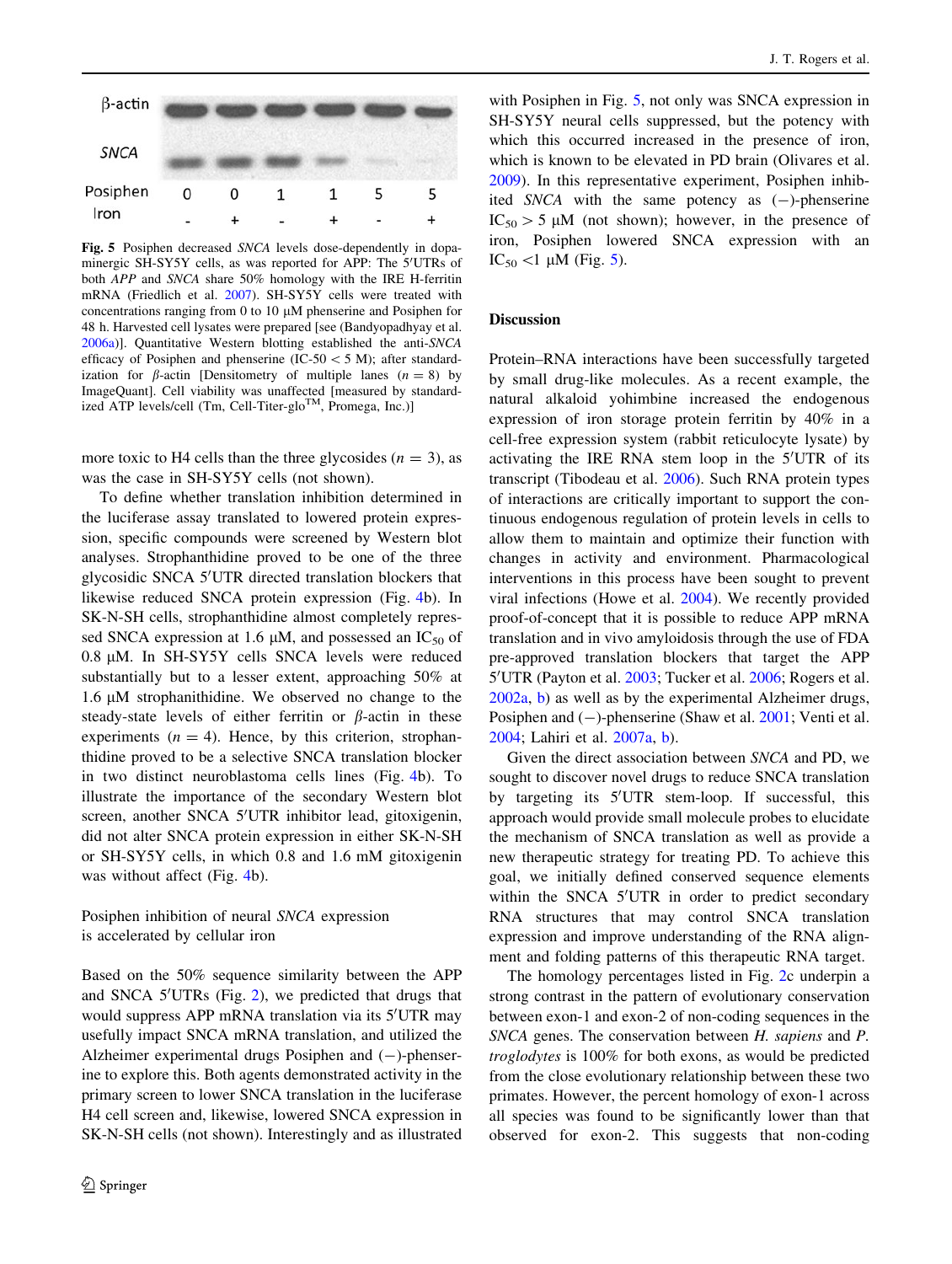sequences in exon-2 are significantly more evolutionarily conserved across species than exon-1.

Conspicuously, the 5'UTR of the SNCA transcript folds into a unique RNA stem loop that resembles an IRE RNA structure that is related to (but distinct from) the H-ferritin and APP 5'UTR specific IREs (Cho et al. [2010](#page-11-0); Bandyopadhyay et al. [2006a](#page-11-0); Rogers [2002](#page-13-0)). As Fig. [2](#page-5-0)e shows, the SNCA IRE is formed at the splice junction of the first two exons in the SNCA gene (Olivares et al. [2009](#page-13-0)). By contrast, the H-ferritin and APP IREs are transcribed from the single first exon of their genes, confirming the uniqueness of SNCA translational repression via its 5'UTR. Interestingly, the predicted RNA stem loop in the SNCA 5'UTR is not found in  $\beta$ - and  $\gamma$ -synuclein mRNAs, as is apparent in Fig. [2](#page-5-0)e. In this scenario, SNCA 5'UTR inhibitors would be predicted to leave  $\beta$ - and  $\gamma$ -synuclein unchanged, and such an action could prove of value for a proposed drug as these proteins appear to compensate for diminished or absent SNCA expression in vivo (Dauer et al. [2002\)](#page-11-0). Although we characterized  $(-)$ -phenserine and Posiphen as SNCA 5'UTR directed leads, based on their known ability to lower translation of APP through related 5'UTR sequences (Shaw et al. [2001;](#page-13-0) Lahiri et al. [2007a,](#page-12-0) [b](#page-12-0); Utsuki et al. [2007\)](#page-13-0), we nevertheless co-screened for actions on APP translation to further define selectivity. From a clinical perspective, however, compounds that lack significant differential action between SNCA and APP could retain great value, as there remains significant overlap between PD and Alzheimer's disease beyond DLB (Strobel [2009](#page-13-0)).

From our transfection-based initial screen of a luciferase reporter gene expression when driven by the full length 5'UTR of SNCA mRNA in a neural cell line, the major drug class of SNCA 5'UTR inhibitors deriving from our 720 NP library proved to be plant glycosides. Although these drugs are well known as effective in the treatment of congestive heart failure and primarily act to inhibit  $Na^{+}$ /  $K^+$ -ATPase, an enzyme located in the cell membrane that promotes the outward transport of  $Na<sup>+</sup>$  and the inward transport of  $K^+$ , they were unexpected lead anti-SNCA inhibitors. The most potent inhibitors of  $Na^+/K^+$ -ATPase are cardenolides and include digoxin, digitoxin, digitoxigenin and strophathidine.

We reproducibly found that strophanthidine's action as a SNCA 5'UTR inhibitor carried through to dopaminergic SK-N-SH and SH-SY5Y cells, where SNCA expression was reduced without toxicity (that occurred at  $10 \mu M$  or greater) (Fig. [4](#page-8-0)). Others have reported an alternative indication in which cardiac glycosides can provide neuroprotection against ischemic stroke in a brain slice-based compound screening platform (Wang et al. [2006\)](#page-13-0). Strophanthidine derives from the seeds of Strophanthus kombe<sup>´</sup> that has, likewise been reported to impact Na/K-ATPase activity and to increase the tone, excitability and

contractility of cardiac muscles (Wang et al. [2006\)](#page-13-0). In contrast, the actions of the cardenolide, gitoxigenin, which is a close analog of strophanthidine and was similarly identified as a lead SNCA 5'UTR directed translation blocker from our transfection based screen, did not translate to the key secondary assay focused on quantitative changes in SNCA expression by Western blot. Whether this relates to a difference between the cell lines used in the primary (H4 cells) and secondary (SK-N-SH and SH-SY5Y cells) assays or to the different position of hydroxyl groups present on the rings that differentiates the two glycosides, remains to be determined. It is clearly apparent that a hierarchy of supporting primary and secondary assays is essential for effective screening of agents prior to assessment in animal models of PD. Also evident is that SNCA lowering activity is not a property shared by all cardiac glycosides but this activity, nevertheless, provides insight into potential mechanisms underpinning SNCA activity. Digoxin and related cardiac glycosides repress HIF-1alpha synthesis and block tumor growth (Zhang et al. [2008](#page-14-0)). Such inhibition of Hif-1-alpha is an iron-related activity and provides a means for its inhibition of the IRE-dependent pathways of gene expression (i.e., suppression of the SNCA IRE activity) (Toth et al. [1999\)](#page-13-0). Indeed, IREs are responsive to hypoxic induction of Hif-1-alpha dependent activation of IRP1-dependent gene expression (Li et al. [2006](#page-12-0)).

A structurally unrelated SNCA 5'UTR directed translation blocker proved to be mycophenolic acid, an immunosuppressant drug that has been widely used to prevent rejection of organ transplantation, in particular renal transplant rejection (Villarroel et al. [2009](#page-13-0)). In addition to being an immunosuppressant, mycophenolic acid possesses iron chelator activity, thus potentially explaining the mechanism via which it may have generated activity against the IRE encoded by the SNCA 5'UTR sequences (Mudge et al. [2004\)](#page-12-0).

Unlike strophanthidine, mycophenolic acid's concentration-dependent action on luciferase activity followed an inverted U-shaped curve. Nevertheless, it represents an interesting lead agent that warrants further study.

Similarly, the structurally unrelated compounds Posiphen and  $(-)$ -phenserine effectively and reproducibly lowered SNCA translation as well as expression across assays and neural cell types. Both agents possess the classic hexahydropyrroloindole backbone, present in the natural alkaloid physostigmine, but Posiphen exists in the unnatural  $(+)$  enantiomeric form that lacks anticholinesterase action (Greig et al. [1995](#page-12-0), [2005](#page-12-0)). Posiphen and phenserine, both readily enter the brain with a brain/plasma ratio of 7:1 (Greig et al. [2000,](#page-12-0) [2005\)](#page-12-0). However, due to its cholinomimetic effects phenserine cannot be dosed high enough in vivo to achieve APP inhibition, whereas Posiphen has been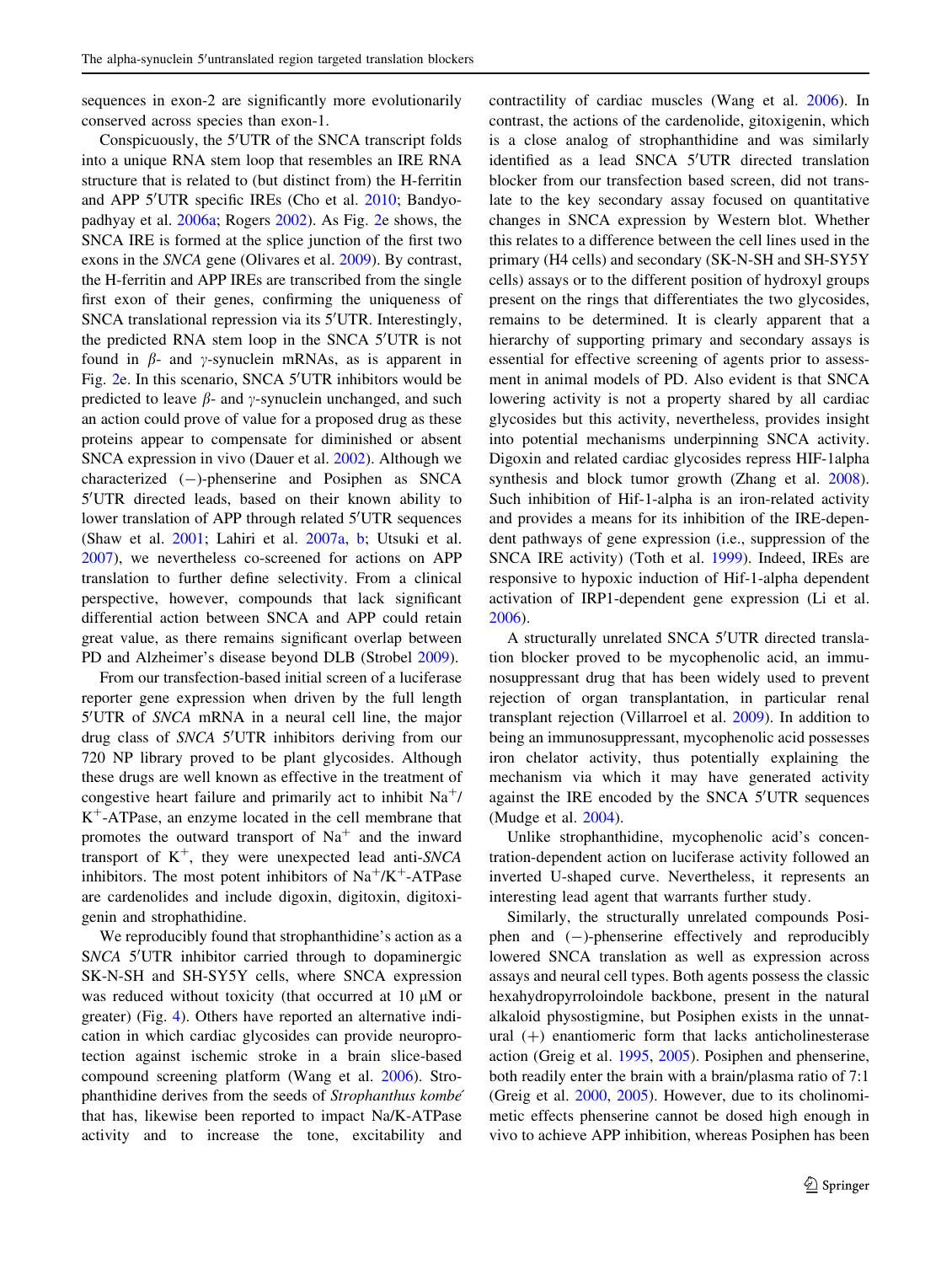shown to effectively lower APP as well as  $A\beta$  levels in the brains of a number of rodent models (Lahiri et al. [2007b](#page-12-0); Marutle et al. [2007](#page-12-0)). Posiphen, therefore, represents an interesting compound to translate into animal models of PD involving elevated SNCA levels. The translation of Posiphen, in particular, into animal models is additionally supported by the recent demonstration of the ability of Posiphen (60 mg QID) to safely lower plasma and CSF levels of APP in a phase 1 clinical trial of subjects with mild cognitive impairment and achieve target concentrations commensurate with those described herein to lower SNCA expression (Maccecchini et al. [2009](#page-12-0); Maccecchini [2010\)](#page-12-0).

In summary, several recent reports have shown SNCA duplication to be a genetic cause of familial early onset PD, implicating simple SNCA dose as one of the causative factors in disease progression in the striatal neurons of PD patients (Nishioka et al. [2006](#page-12-0)). A reduction in SNCA expression hence represents a rational approach to slow disease progression. In this regard, brain infusion of SiRNA by canula and related approaches have successfully limited SNCA production in vivo in rodents (Lewis [2009](#page-12-0)). Our identification of compounds that suppress SNCA expression, described in Table [1](#page-7-0), may provide a less invasive approach to potentially achieve the same goal if target efficacy concentrations can be safely achieved. As several of the agents are in clinic, they are amenable to rapid translation into animal models and, if effective, to human PD clinical trials.

# Summary

We describe ten clinically relevant compounds, including the AD experimental drugs Posiphen and  $(-)$ -phenserine, that we have identified to exhibit specific targeting to the SNCA 5'UTR. In each case, declines in SNCA production in cells lines were achieved at concentrations that are within the clinical realm, and support the future in vivo analysis of these candidates in appropriate rodent models to vigorously define their translational capacity to therapeutically impact SNCA in vivo without toxicity.

<span id="page-11-0"></span>Acknowledgments This research was supported by the Michael J. Fox Foundation Novel Drug Discoveries Award, National Institute of Aging R01 AG20181 (JTR), Alzheimer's Association Zenith Award 09-131352 (JTR), ISOA (JTR), QR Pharma Inc. (MLM), the National Institutes of Health Grants [AG18379 and AG18884 (DKL)] and the Intramural Research Program, National Institute on Aging, National Institutes of Health (NHG). ICC was supported by the MGH/MIT Morris Udall Center of Excellence in PD Research (NIH NS38372), and the APDA Advanced Center for Parkinson Research at MGH. We are indebted for the input and support of Professor Moussa Youdim, a pioneer in the fields of Parkinson's disease research, and an innovative drug discoverer and developer.

#### References

- Baba M, Nakajo S, Tu PH, Tomita T, Nakaya K, Lee VM, Trojanowski JQ, Iwatsubo T (1998) Aggregation of alphasynuclein in Lewy bodies of sporadic Parkinson's disease and dementia with Lewy bodies. Am J Pathol 152(4):879–884
- Banati RB, Daniel SE, Blunt SB (1998) Glial pathology but absence of apoptotic nigral neurons in long- standing Parkinson's disease [see comments]. Mov Disord 13(2):221–227
- Bandyopadhyay S, Huang X, Cho H, Greig NH, Youdim MB, Rogers JT (2006a) Metal specificity of an iron-responsive element in Alzheimer's APP mRNA 5'untranslated region, tolerance of SH-SY5Y and H4 neural cells to desferrioxamine, clioquinol, VK-28, and a piperazine chelator. J Neural Transm Suppl 71: 237–247
- Bandyopadhyay S, Ni J, Ruggiero A, Walshe K, Rogers MS, Chattopadhyay N, Glicksman MA, Rogers JT (2006b) A highthroughput drug screen targeted to the 5'untranslated region of Alzheimer amyloid precursor protein mRNA. J Biomol Screen 11(5):469–480
- Braak H, Rub U, Del Tredici K (2003) Involvement of precerebellar nuclei in multiple system atrophy. Neuropathol Appl Neurobiol 29(1):60–76
- Braak H, Rub U, Del Tredici K (2006) Cognitive decline correlates with neuropathological stage in Parkinson's disease. J Neurol Sci 248:255–258
- Cabin DE, Gispert-Sanchez S, Murphy D, Auburger G, Myers RR, Nussbaum RL (2005) Exacerbated synucleinopathy in mice expressing A53T SNCA on a Snca null background. Neurobiol Aging 26(1):25–35
- Cahill CM, Rogers JT (2008) Interleukin-1beta induction of IL-6 is mediated by a novel phosphatidylinositol 3-kinase dependent AKT/Ikappa B kinase alpha pathway targeting activator protein-1. J Biol Chem 283:212–259
- Cahill CM, Lahiri DK, Huang X, Rogers JT (2009) Amyloid precursor protein and alpha synuclein translation, implications for iron and inflammation in neurodegenerative diseases. Biochim Biophys Acta 1790(7):615–628
- Campbell BC, McLean CA, Culvenor JG, Gai WP, Blumbergs PC, Jakala P, Beyreuther K, Masters CL, Li QX (2001) The solubility of alpha-synuclein in multiple system atrophy differs from that of dementia with Lewy bodies and Parkinson's disease. J Neurochem 76(1):87–96
- Cantuti-Castelvetri I, Klucken J, Ingelsson M, Ramasamy K, McLean PJ, Frosch MP, Hyman BT, Standaert DG (2005) Alphasynuclein and chaperones in dementia with Lewy bodies. J Neuropathol Exp Neurol 64(12):1058–1066
- Cho HH, Cahill CM, Vanderburg CR, Scherzer CR, Wang B, Huang X, Rogers JT (2010) Selective translational control of the Alzheimer amyloid precursor protein transcript by iron regulatory protein-1. J Biol Chem 285:31217–31232
- Conway KA, Harper JD, Lansbury PT (1998) Accelerated in vitro fibril formation by a mutant alpha-synuclein linked to earlyonset Parkinson disease. Nat Med 4(11):1318–1320
- Dauer W, Kholodilov N, Vila M, Trillat AC, Goodchild R, Larsen KE, Staal R, Tieu K, Schmitz Y, Yuan CA, Rocha M, Jackson-Lewis V, Hersch S, Sulzer D, Przedborski S, Burke R, Hen R (2002) Resistance of alpha-synuclein null mice to the parkinsonian neurotoxin MPTP. Proc Natl Acad Sci USA 99:14524– 14529
- Duce JA, Tsatsanis A, Cater MA, James SA, Robb E, Wikhe K, Leong SL, Perez K, Johanssen T, Greenough MA, Cho HH, Galatis D, Moir RD, Masters CL, McLean C, Tanzi RE, Cappai R, Barnham KJ, Ciccotosto GD, Rogers JT, Bush AI (2010) Iron-export ferroxidase activity of beta-amyloid precursor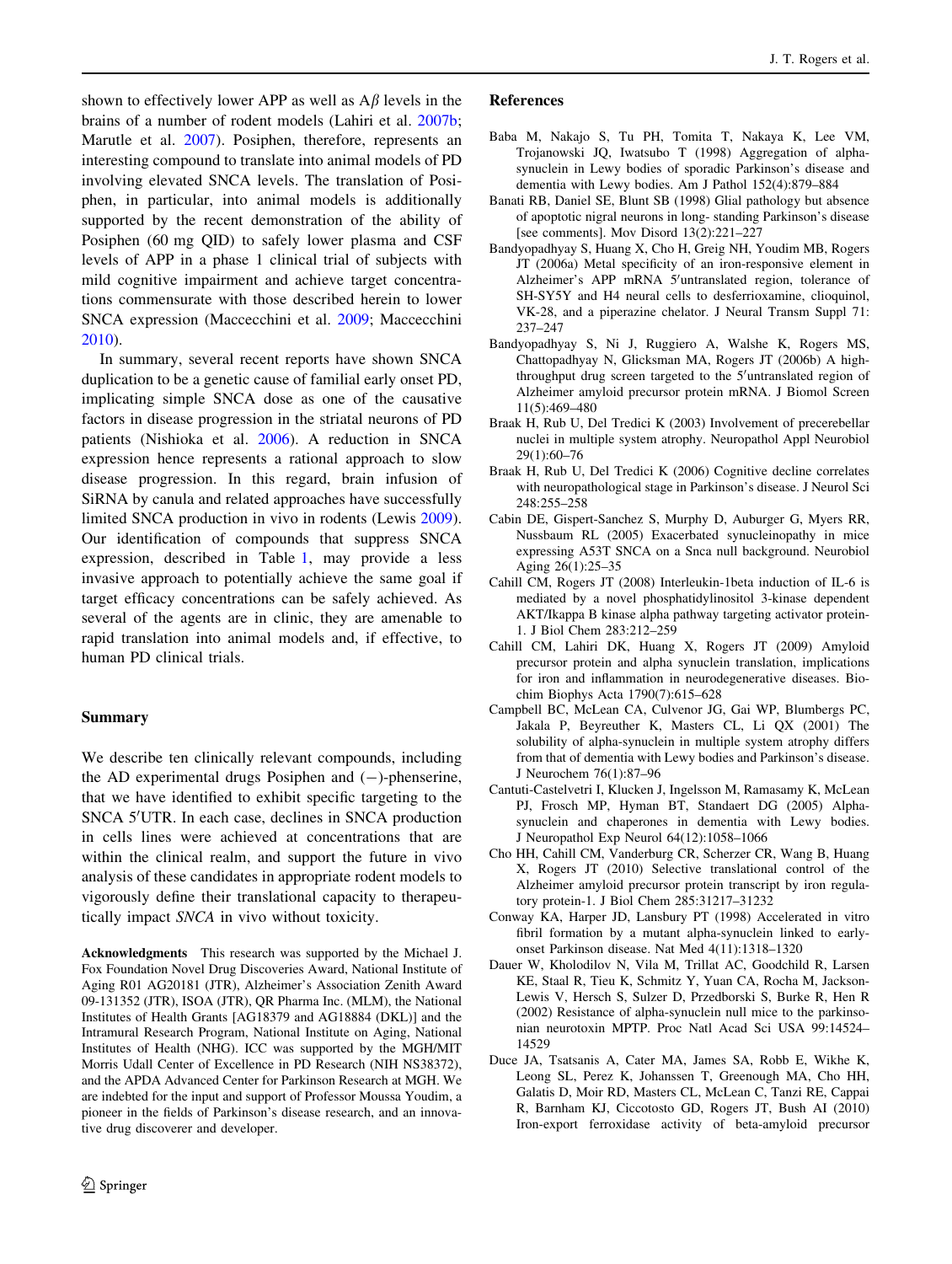protein is inhibited by zinc in Alzheimer's disease. Cell 142(6):857–867

- Forno LS (1996) Neuropathology of Parkinson's disease. J Neuropathol Exp Neurol 55(3):259–272
- Friedlich AL, Tanzi RE, Rogers JT (2007) The 5'-untranslated region of Parkinson's disease alpha-synuclein messengerRNA contains a predicted iron responsive element. Mol Psychiatry 12(3):222– 223
- Goedert M (2001) Alpha-synuclein and neurodegenerative diseases. Nat Rev Neurosci 2(7):492–501
- Goforth JB, Anderson SA, Nizzi CP, Eisenstein RS (2010) Multiple determinants within iron-responsive elements dictate iron regulatory protein binding and regulatory hierarchy. RNA 16(1):154– 169
- Greig NH, Pei X, Soncrant TT, Ingram DK, Brossi A (1995) Phenserine and ring C hetero-analogues: drug candidates for the treatment of Alzheimer's disease. Med Res Rev 15(1):3–31
- Greig NH, DeMicheli E, Utsuki T, Holloway HW, Yu QS, Perry T, Brossi A, Deutsch J, Ingram DK, Lahiri DK, Soncrant T (2000) The experimental Alzheimer drug phenserine: pharmacodynamics and kinetics in the rat. Acta Neurol Scand 102:74–84
- Greig NH, Sambamurti K, Yu QS, Brossi A, Bruinsma GB, Lahiri DK (2005) An overview of phenserine tartrate, a novel acetylcholinesterase inhibitor for the treatment of Alzheimer's disease. Curr Alzheimer Res 2(3):281–290
- Griffaut B, Bos R, Maurizis JC, Madelmont JC, Ledoigt G (2004) Cytotoxic effects of kinetin riboside on mouse, human and plant tumour cells. Int J Biol Macromol 34(4):271–275
- Gunshin H, Allerson CR, Polycarpou-Schwarz M, Rofts A, Rogers JT, Kishi F, Hentze MW, Rouault TA, Andrews NC, Hediger MA (2001) Iron-dependent regulation of the divalent metal ion transporter. FEBS Lett 509(2):309–316
- Hamy F, Felder ER, Heizmann G, Lazdins J, Aboul-ela F, Varani G, Karn J, Klimkait T (1997) An inhibitor of the Tat/TAR RNA interaction that effectively suppresses HIV-1 replication. Proc Natl Acad Sci USA 94(8):3548–3553
- Howe AY, Bloom J, Baldick CJ, Benetatos CA, Cheng H, Christensen JS, Chunduru SK, Coburn GA, Feld B, Gopalsamy A, Gorczyca WP, Herrmann S, Johann S, Jiang X, Kimberland ML, Krisnamurthy G, Olson M, Orlowski M, Swanberg S, Thompson I, Thorn M, Del Vecchio A, Young DC, van Zeijl M, Ellingboe JW, Upeslacis J, Collett M, Mansour TS, O'Connell JF (2004) Novel nonnucleoside inhibitor of hepatitis C virus RNAdependent RNA polymerase. Antimicrob Agents Chemother 48(12):4813–4821
- Irizarry MC, Growdon W, Gomez-Isla T, Newell K, George JM, Clayton DF, Hyman BT (1998) Nigral and cortical Lewy bodies and dystrophic nigral neurites in Parkinson's disease and cortical Lewy body disease contain alpha-synuclein immunoreactivity. J Neuropathol Exp Neurol 57(4):334–337
- Kruger R, Muller T, Riess O (2000) Involvement of alpha-synuclein in Parkinson's disease and other neurodegenerative disorders. J Neural Transm 107(1):31–40
- Lahiri DK, Chen D, Vivien D, Ge Y-W, Greig NH, Rogers JT (2003) Role of cytokines in the gene expression of amyloid ß-protein precursor: identification of a 5'-UTR-binding nuclear factor and its implications in Alzheimer's disease. J Alzheimer's Dis 5(2):81–90
- Lahiri DK, Ge Y-W, Maloney B (2005) Characterization of the APP proximal promoter and 5'-untranslated regions: Identification of cell type specific domains and implications in APP gene expression and Alzheimer's disease. FASEB J 19(6):653–655
- <span id="page-12-0"></span>Lahiri DK, Alley GM, Tweedie D, Chen D, Greig NH (2007a) Differential effects of two hexahydropyrroloindole carbamatebased anticholinesterase drugs on the amyloid beta protein

pathway involved in Alzheimer's disease. Neuromolecular Med 9(2):157–168

- Lahiri DK, Chen D, Maloney B, Holloway HW, Yu QS, Utsuki T, Giordano T, Sambamurti K, Greig NH (2007b) The experimental Alzheimer's disease drug Posiphen  $[(+)$ -phenserine] lowers amyloid-beta peptide levels in cell culture and mice. J Pharmacol Exp Ther 320(1):386–396
- Lashuel HA, Hartley D, Petre BM, Walz T, Lansbury PT Jr (2002) Neurodegenerative disease: amyloid pores from pathogenic mutations. Nature 418(6895):291
- Lewis JA (2009) Digoxin blocks tumor growth through HIF-1alpha inhibition. Curr Top Med Chem 9(1):117
- Li W, West N, Colla E, Pletnikova O, Troncoso JC, Marsh L, Dawson TM, Jakala P, Hartmann T, Price DL, Lee MK (2005) Aggregation promoting C-terminal truncation of alpha-synuclein is a normal cellular process and is enhanced by the familial Parkinson's disease-linked mutations. Proc Natl Acad Sci USA 102(6):2162–2167
- Li Q, Chen H, Huang X, Costa M (2006) Effects of 12 metal ions on iron regulatory protein 1 (IRP-1) and hypoxia-inducible factor-1 alpha (HIF-1alpha) and HIF-regulated genes. Toxicol Appl Pharmacol 213(3):245–255
- Lowe R, Pountney DL, Jensen PH, Gai WP, Voelcker NH (2004) Calcium(II) selectively induces alpha-synuclein annular oligomers via interaction with the C-terminal domain. Protein Sci 13(12):3245–3252
- Maccecchini ML (2010) Posiphen's pharmacokinetics and mechanism of action in mild cognitive impaired patients. Alzheimer's & Dementia 6(4S1):e54
- Maccecchini ML, Roffman M, Greig NH (2009) Posiphen lowers amyloid precursor protein and amyloid  $\beta$  as well as acetylcholinesterase levels in culture, animals and humans. Alzheimer's & Dementia 5(4S):47–48
- Malina A, Khan S, Carlson CB, Svitkin Y, Harvey I, Sonenberg N, Beal PA, Pelletier J (2005) Inhibitory properties of nucleic acidbinding ligands on protein synthesis. FEBS Lett 579(1):79–89
- Maloney B, Ge Y-W, Greig N, Lahiri DK (2004) Presence of a 'CAGA box' in the APP gene unique to amyloid plaque forming species and absent in all APLP-1/2 genes: Implications in Alzheimer's disease. FASEB J 18(11):1288–1290
- Marutle A, Ohmitsu M, Nilbratt M, Greig NH, Nordberg A, Sugaya K (2007) Modulation of human neural stem cell differentiation in APP23 transgenic mice by phenserine treatment. PNAS 104:12506–12511
- McKie AT, Marciani P, Rolfs A, Brennan K, Wehr K, Barrow D, Miret S, Bomford A, Peters TJ, Farzaneh F, Hediger MA, Hentze MW, Simpson RJ (2000) A novel duodenal iron-regulated transporter, IREG1, implicated in the basolateral transfer of iron to the circulation. Mol Cell 5(2):299–309
- Mudge DW, Atcheson B, Taylor PJ, Sturtevant JM, Hawley CM, Campbell SB, Isbel NM, Nicol DL, Pillans PI, Johnson DW (2004) The effect of oral iron admiinistration on mycophenolate mofetil absorption in renal transplant recipients: a randomized, controlled trial. Transplantation 77(2):206–209
- Nishioka K, Hayashi S, Farrer MJ, Singleton AB, Yoshino H, Imai H, Kitami T, Sato K, Kuroda R, Tomiyama H, Mizoguchi K, Murata M, Toda T, Imoto I, Inazawa J, Mizuno Y, Hattori N (2006) Clinical heterogeneity of alpha-synuclein gene duplication in Parkinson's disease. Ann Neurol 59(2):298–309
- Norris EH, Giasson BI, Ischiropoulos H, Lee VM (2003) Effects of oxidative and nitrative challenges on alpha-synuclein fibrillogenesis involve distinct mechanisms of protein modifications. J Biol Chem 278(29):27230–27240
- Oakley AE, Collingwood JF, Dobson J, Love G, Perrott HR, Edwardson JA, Elstner M, Morris CM (2007) Individual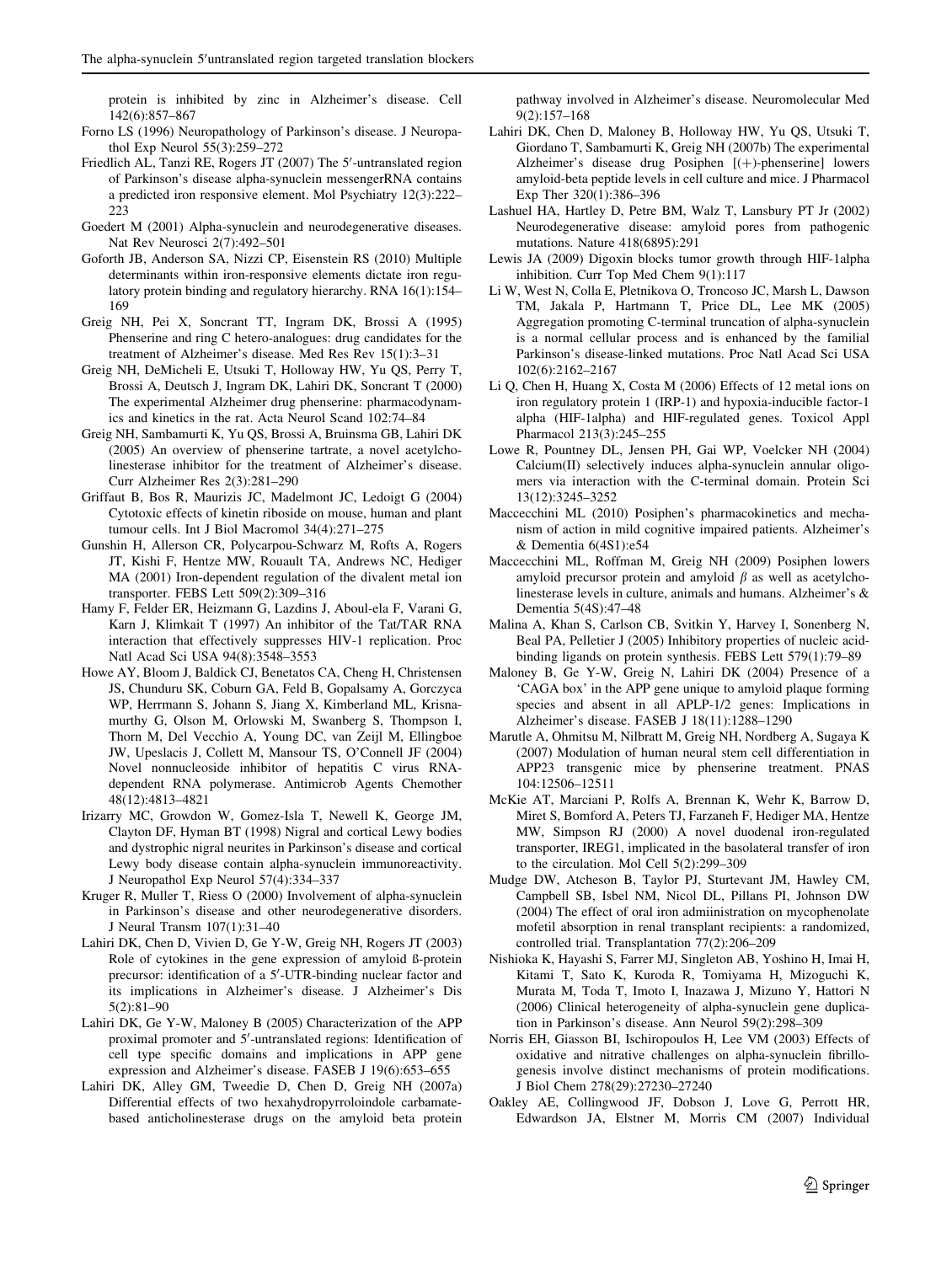dopaminergic neurons show raised iron levels in Parkinson disease. Neurology 68(21):1820–1825

- Olivares D, Huang X, Branden L, Greig NH, Rogers JT (2009) Physiological and pathological role of alpha-synuclein in Parkinson's disease through iron mediated oxidative stress; the role of a putative iron-responsive element. Int J Mol Sci 10(3):1226–1260
- Ostrerova-Golts N, Petrucelli L, Hardy J, Lee JM, Farer M, Wolozin B (2000) The A53T alpha-synuclein mutation increases irondependent aggregation and toxicity. J Neurosci 20(16):6048–6054
- Payton S, Cahill CM, Randall JD, Gullans SR, Rogers JT (2003) Drug discovery targeted to the Alzheimer's APP mRNA 5'-untranslated region: the action of paroxetine and dimercaptopropanol. J Mol Neurosci 20(3):267–275
- Perrin RJ, Woods WS, Clayton DF, George JM (2000) Interaction of human alpha-Synuclein and Parkinson's disease variants with phospholipids. Structural analysis using site-directed mutagenesis. J Biol Chem 275(44):34393–34398
- Porse BT, Kirillov SV, Awayez MJ, Garrett RA (1999) UV-induced modifications in the peptidyl transferase loop of 23S rRNA dependent on binding of the streptogramin B antibiotic, pristinamycin IA. RNA 5(4):585–595
- Rogers J (2002) Pepides derived from the human amyloid precursor protein used to protect cells form iron catalyzed oxidative damage Issued US Patent WO/2002/034766
- Rogers JT, Lahiri DK (2004) Metal andinflammatory targets for Alzheimer's disease. Curr Drug Targets 5(6):535–551
- Rogers JT, Randall JD, Cahill CM, Eder PS, Huang X, Gunshin H, Leiter L, McPhee J, Sarang SS, Utsuki T, Greig NH, Lahiri DK, Tanzi RE, Bush AI, Giordano T, Gullans SR (2002a) An ironresponsive element type II in the 5'-untranslated region of the Alzheimer's amyloid precursor protein transcript. J Biol Chem 277(47):45518–45528
- Rogers JT, Randall JD, Eder PS, Huang X, Bush AI, Tanzi RE, Venti A, Payton SM, Giordano T, Nagano S, Cahill CM, Moir R, Lahiri DK, Greig N, Sarang SS, Gullans SR (2002b) Alzheimer's disease drug discovery targeted to the APP mRNA 5'untranslated region. J Mol Neurosci 19:77–82
- Rogers JT, Bush AI, Cho HH, Smith DH, Thomson AM, Friedlich AL, Lahiri DK, Leedman PJ, Huang X, Cahill CM (2008) Iron and the translation of the amyloid precursor protein (APP) and ferritin mRNAs: riboregulation against neural oxidative damage in Alzheimer's disease. Biochem Soc Trans 36(Pt 6):1282–1287
- Scherzer CR, Grass JA, Liao Z, Pepivani I, Zheng B, Eklund AC, Ney PA, Ng J, McGoldrick M, Mollenhauer B, Bresnick EH, Schlossmacher MG (2008) GATA transcription factors directly regulate the Parkinson's disease-linked gene alpha-synuclein. Proc Natl Acad Sci USA 105(31):10907–10912
- Shaw KT, Utsuki T, Rogers J, Yu QS, Sambamurti K, Brossi A, Ge YW, Lahiri DK, Greig NH (2001) Phenserine regulates translation of beta -amyloid precursor protein mRNA by a putative interleukin-1 responsive element, a target for drug development. Proc Natl Acad Sci USA 98(13):7605–7610
- Singleton AB, Farrer M, Johnson J, Singleton A, Hague S, Kachergus J, Hulihan M, Peuralinna T, Dutra A, Nussbaum R, Lincoln S, Crawley A, Hanson M, Maraganore D, Adler C, Cookson MR, Muenter M, Baptista M, Miller D, Blancato J, Hardy J, Gwinn-Hardy K (2003) alpha-Synuclein locus triplication causes Parkinson's disease. Science 302(5646):841
- Souza JM, Giasson BI, Chen Q, Lee VM, Ischiropoulos H (2000) Dityrosine cross-linking promotes formation of stable alpha synuclein polymers. Implication of nitrative and oxidative stress in the pathogenesis of neurodegenerative synucleinopathies. J Biol Chem 275(24):18344–18349
- Strobel G (2009) The spectrum series: grappling with the overlap between Alzheimer's and Parkinson's diseases. 9th International

<span id="page-13-0"></span> $\textcircled{2}$  Springer

Conference on Alzheimer's and Parkinson's Diseases, 11–15 March 2009, Prague, Czech Republic. J Alzheimers Dis 18(3):625–640

- Taylor JP, Mata IF, Farrer MJ (2006) LRRK2: a common pathway for parkinsonism, pathogenesis and prevention? Trends Mol Med 12(2):76–82
- Thomas JR, Hergenrother PJ (2008) Targeting RNA with small molecules. Chem Rev 108(4):1171–1224
- Tibodeau JD, Fox PM, Ropp PA, Theil EC, Thorp HH (2006) The upregulation of ferritin expression using a small-molecule ligand to the native mRNA. Proc Natl Acad Sci USA 103(2):253–257
- Toth I, Yuan L, Rogers JT, Boyce H, Bridges KR (1999) Hypoxia alters iron-regulatory protein-1 binding capacity and modulates cellular iron homeostasis in human hepatoma and erythroleukemia cells. J Biol Chem 274:4467–4473
- Tucker S, Ahl M, Cho HH, Bandyopadhyay S, Cuny GD, Bush AI, Goldstein LE, Westaway D, Huang X, Rogers JT (2006) RNA therapeutics directed to the non coding regions of APP mRNA, in vivo anti-amyloid efficacy of paroxetine, erythromycin, and N-acetyl cysteine. Curr Alzheimer Res 3(3):221–227
- Ueda K, Fukushima H, Masliah E, Xia Y, Iwai A, Yoshimoto M, Otero DA, Kondo J, Ihara Y, Saitoh T (1993) Molecular cloning of cDNA encoding an unrecognized component of amyloid in Alzheimer disease. Proc Natl Acad Sci USA 90(23):11282– 11286
- Utsuki T, Uchimura N, Irikura M, Moriuchi H, Holloway HW, Yu QS, Spangler EL, Mamczarz J, Ingram DK, Irie T, Greig NH (2007) Preclinical investigation of the topical administration of phenserine: transdermal flux, cholinesterase inhibition, and cognitive efficacy. J Pharmacol Exp Ther 321(1):353–361
- Uversky VN (2007) Neuropathology, biochemistry, and biophysics of alpha-synuclein aggregation. J Neurochem 103(1):17–37
- Uversky VN, Li J, Fink AL (2001a) Metal-triggered structural transformations, aggregation, and fibrillation of human alphasynuclein. A possible molecular NK between Parkinson's disease and heavy metal exposure. J Biol Chem 276(47): 44284–44296
- Uversky VN, Li J, Fink AL (2001b) Pesticides directly accelerate the rate of alpha-synuclein fibril formation: a possible factor in Parkinson's disease. FEBS Lett 500(3):105–108
- Uversky VN, Li J, Souillac P, Millett IS, Doniach S, Jakes R, Goedert M, Fink AL (2002) Biophysical properties of the synucleins and their propensities to fibrillate: inhibition of alpha-synuclein assembly by beta- and gamma-synucleins. J Biol Chem 277(14):11970–11978
- Venti A, Giordano T, Eder P, Bush AI, Lahiri DK, Greig NH, Rogers JT (2004) The integrated role of desferrioxamine and phenserine targeted to an iron-responsive element in the APP-mRNA 5'-untranslated region. Ann NY Acad Sci 1035:34-48
- Villarroel MC, Hidalgo M, Jimeno A (2009) Mycophenolate mofetil: an update. Brugs Today (Barc) 45:521–532
- Wang JK, Portbury S, Thomas MB, Barney S, Ricca DJ, Morris DL, Warner DS, Lo DC (2006) Cardiac glycosides provide neuroprotection against ischemic stroke: discovery by a brain slicebased compound screening platform. Proc Natl Acad Sci USA 103(27):10461–10466
- Wang W, Di X, D'Agostino RB Jr, Torti SV, Torti FM (2007) Excess capacity of the iron regulatory protein system. J Biol Chem 282(34):24650–24659
- Wang WW, Khajavi M, Patel BJ, Beach J, Jankovic J, Ashizawa T (1998) The G209A mutation in the alpha-synuclein gene is not detected in familial cases of Parkinson disease in non-Greek and/ or Italian populations. Arch Neurol 55(12):1521–1523
- Werstuck G, Green MR (1998) Controlling gene expression in living cells through small molecule-RNA interactions. Science 282:296–298